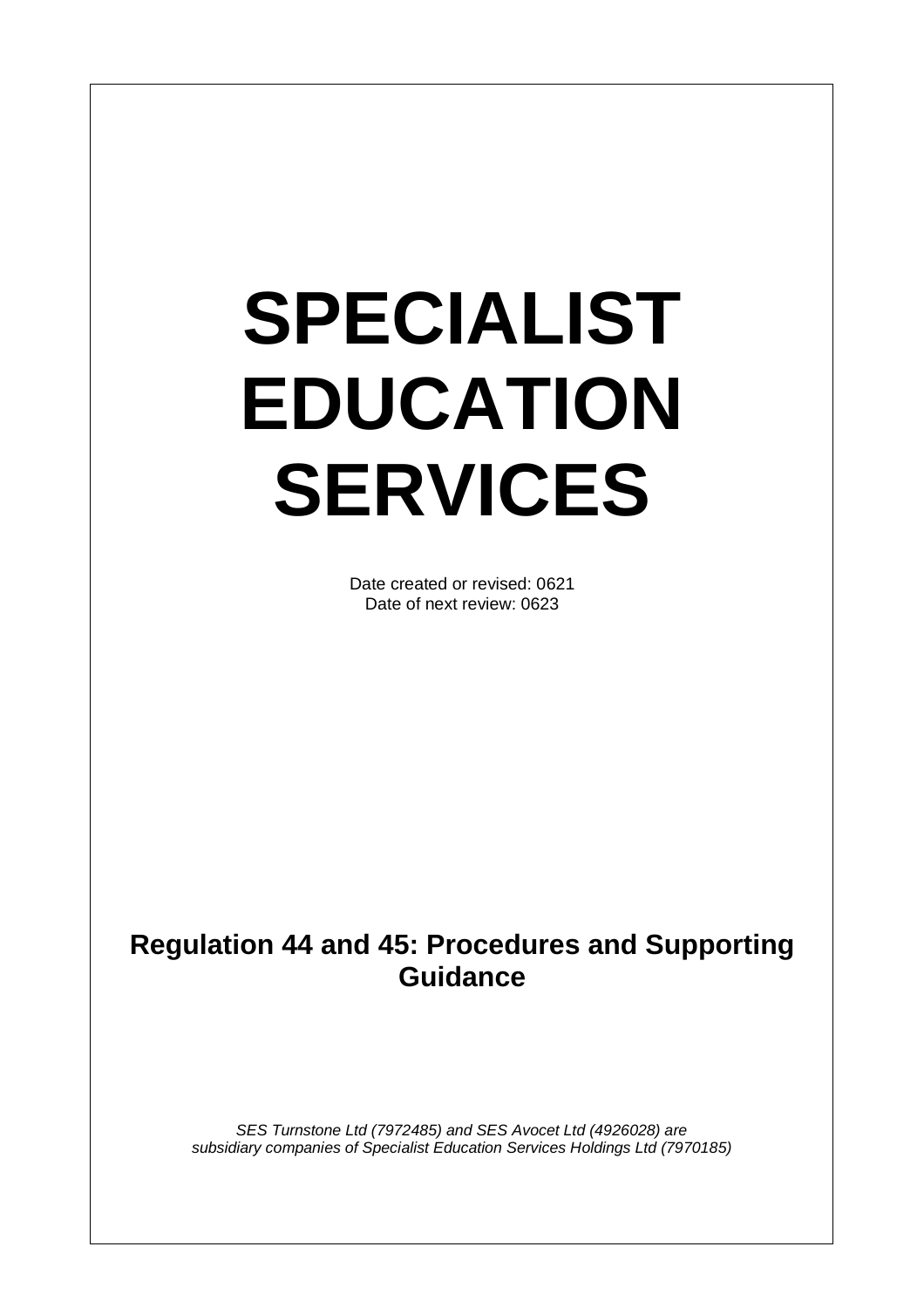# **CONTENTS**

| 1. |                   | <b>REQUIREMENTS OF REGULATION 44 and 45</b>     |                                                                        |                |  |  |  |  |
|----|-------------------|-------------------------------------------------|------------------------------------------------------------------------|----------------|--|--|--|--|
|    | 1.1               |                                                 | Children's Homes Regulations 2015: Regulation 44 Visit On Behalf Of    |                |  |  |  |  |
|    |                   |                                                 | The Registered Provider                                                | 3              |  |  |  |  |
|    | 1.2               |                                                 | The Purpose Of Regulation 44 Visits In Informing Regulation 45 Reports | $\overline{4}$ |  |  |  |  |
|    | 1.3               |                                                 | Issues In Relation To The Dual Registration Of Special Schools And     |                |  |  |  |  |
|    |                   |                                                 | <b>Children's Homes</b>                                                | 5              |  |  |  |  |
| 2. |                   |                                                 | <b>PROCEDURES FOR VISITS</b>                                           |                |  |  |  |  |
|    | 2.1               | Planning                                        |                                                                        | 5              |  |  |  |  |
|    | 2.2               |                                                 | <b>Undertaking The Visit</b>                                           | 5              |  |  |  |  |
|    | 2.3               |                                                 | <b>Specific Themed Visits</b>                                          | 6              |  |  |  |  |
| 3. |                   | <b>THE REPORT</b>                               |                                                                        |                |  |  |  |  |
|    | 3.1               |                                                 | <b>Monthly Reports</b>                                                 | 6              |  |  |  |  |
|    | 3.2               |                                                 | <b>Actions Following The Report</b>                                    | 6              |  |  |  |  |
| 4  | <b>APPENDICES</b> |                                                 |                                                                        |                |  |  |  |  |
|    | 4.1               | <b>Regulation 44 Report Format</b><br>8<br>12   |                                                                        |                |  |  |  |  |
|    | 4.2               | <b>Regulation 45 Report Format</b>              |                                                                        |                |  |  |  |  |
|    | 4.3               |                                                 | <b>Supporting Guidance</b>                                             |                |  |  |  |  |
|    |                   | 4.3.1                                           | Interviews with Children and Young People                              | 19             |  |  |  |  |
|    |                   | 4.3.2                                           | Interviews with Parents/Relatives/Carers                               | 22             |  |  |  |  |
|    |                   | 4.3.3                                           | <b>Interviews with Staff</b>                                           | 22             |  |  |  |  |
|    |                   | 4.3.4                                           | Interviews with Professionals/Visitors                                 | 22             |  |  |  |  |
|    |                   | 4.3.5                                           | <b>Physical Condition Of The Home</b>                                  | 23             |  |  |  |  |
|    | 4.4               |                                                 | <b>Record Checks</b>                                                   | 24             |  |  |  |  |
|    |                   | 4.4.1                                           | <b>Behaviour Management Records</b>                                    | 24             |  |  |  |  |
|    |                   | 4.4.2                                           | <b>Complaints Records</b>                                              | 25             |  |  |  |  |
|    |                   | <b>Children's Files And Care Plans</b><br>4.4.3 |                                                                        |                |  |  |  |  |
|    | 4.5               | Daily Life                                      |                                                                        | 26             |  |  |  |  |
|    |                   | 4.5.1                                           | <b>Food and Mealtimes</b>                                              | 26             |  |  |  |  |
|    |                   | 4.5.2                                           | Arrangements for Contact with Family and Friends                       | 27             |  |  |  |  |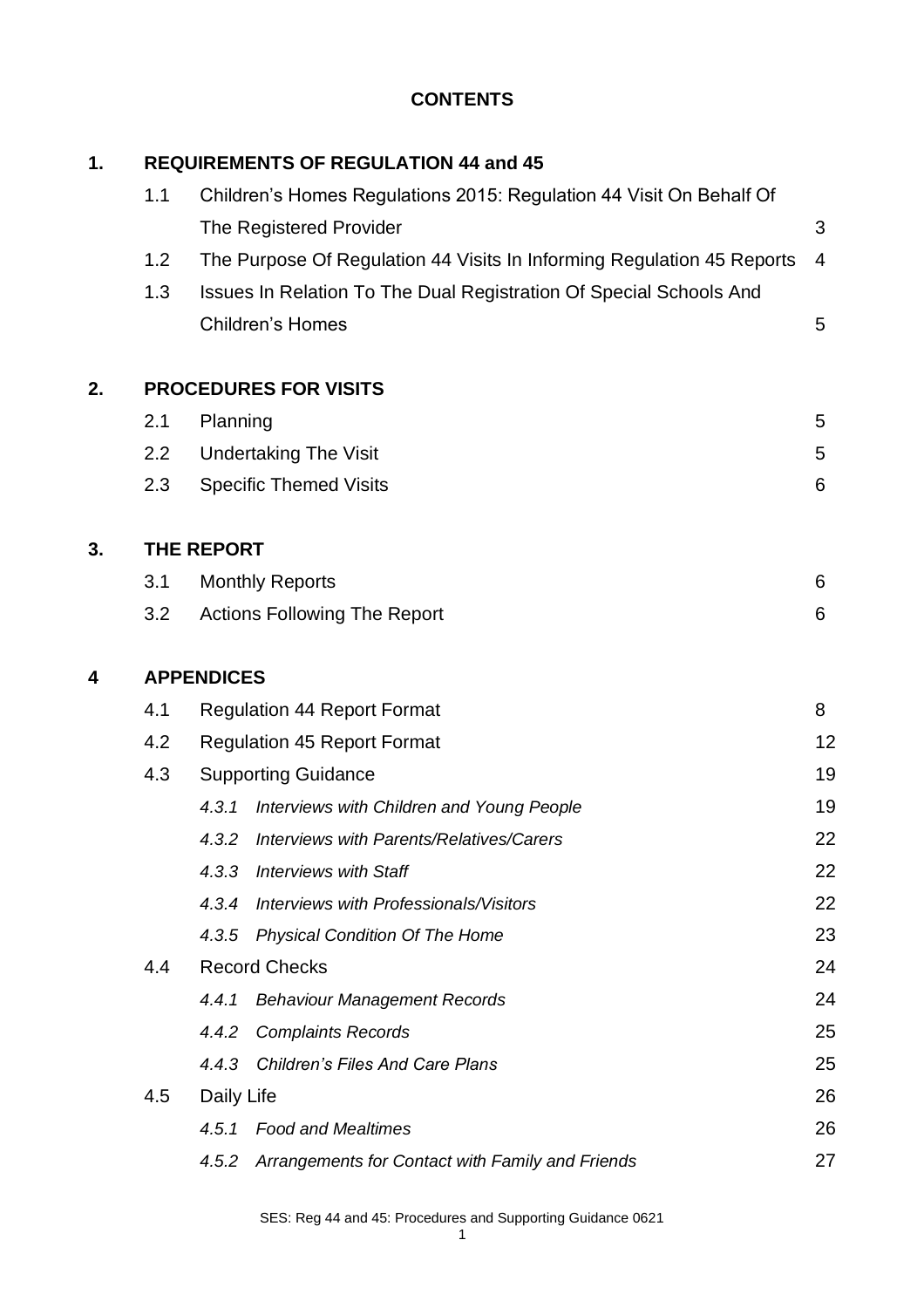|     | 4.5.3 Clothing and Personal Items                             | 27 |
|-----|---------------------------------------------------------------|----|
|     | 4.5.4 Community Relations                                     | 28 |
|     | 4.5.5 Recreational Activities                                 | 28 |
|     | 4.5.6 Arrangements For Religious Observance                   | 29 |
|     | The Voice of the Child<br>4.5.7                               | 29 |
|     | 4.5.8<br>Safety                                               | 30 |
|     | 4.5.9 Arrangements for Health Care                            | 30 |
|     | 4.5.10 Care and Control                                       | 31 |
|     | 4.5.11 The Education of Young People Looked After             | 32 |
|     | 4.5.12 Preparation for Leaving                                | 33 |
| 4.6 | <b>Staff Recruitment, Training And Support</b>                | 34 |
| 4.7 | Comments By Young People, Staff Members, Parents And Visitors | 35 |
| 4.8 | <b>Celebration Of Good Practice</b>                           | 35 |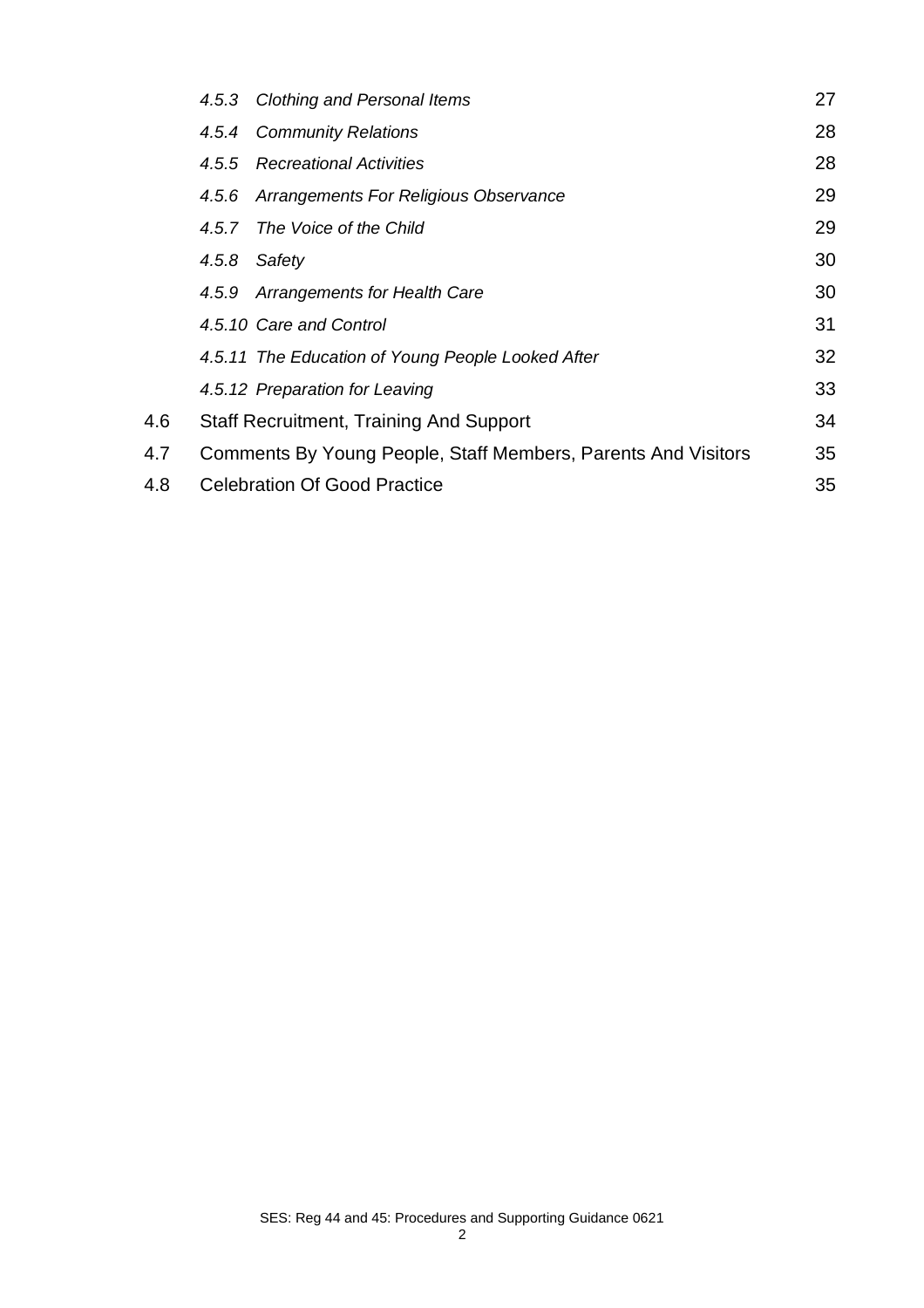# **1. REQUIREMENTS OF REGULATION 44 AND 45**

1.1 CHILDREN'S HOMES REGULATIONS 2015: REGULATION 44 VISIT ON BEHALF OF THE REGISTERED PROVIDER:

Management visits to Children's Homes, known as Regulation 44 Visits, are carried out under Regulation 44 of the Children's Homes (England) Regulations 2015.

| Independent person: visits and reports                                                                                                                                                                                                                                                                                                                                                                                                                                                                               |
|----------------------------------------------------------------------------------------------------------------------------------------------------------------------------------------------------------------------------------------------------------------------------------------------------------------------------------------------------------------------------------------------------------------------------------------------------------------------------------------------------------------------|
| 44.—(1) The registered person must ensure that an independent person visits the<br>children's home at least once each month.                                                                                                                                                                                                                                                                                                                                                                                         |
| (2) When the independent person is carrying out a visit, the registered person must<br>help the independent person-<br>(a) if they consent, to interview in private such of the children, their parents,<br>relatives and persons working at the home as the independent person requires;<br>and<br>(b) to inspect the premises of the home and such of the home's records (except<br>for a child's case records, unless the child and the child's placing authority<br>consent) as the independent person requires. |
| (3) A visit by the independent person to the home may be unannounced.                                                                                                                                                                                                                                                                                                                                                                                                                                                |
| (4) The independent person must produce a report about a visit ("the independent<br>person's report") which sets out, in particular, the independent person's opinion as to<br>whether-<br>(a) children are effectively safeguarded; and<br>(b) the conduct of the home promotes children's well-being.                                                                                                                                                                                                              |
| (5) The independent person's report may recommend actions that the registered<br>person may take in relation to the home and timescales within which the registered<br>person must consider whether or not to take those actions.                                                                                                                                                                                                                                                                                    |
| (6) If the independent person becomes aware of a potential conflict of interest<br>(whether under regulation 43(3) or otherwise) after a visit to the home, the<br>independent person must include in the independent person's report—<br>(a) details of the conflict of interest; and<br>(b) the reasons why the independent person did not notify the registered<br>provider of the conflict of interest before the visit.                                                                                         |
| (7) The independent person must provide a copy of the independent person's report<br>$to-$<br>$(a)$ HMCI;<br>(b) upon request, the local authority for the area in which the home is located;<br>(c) the placing authorities of children;<br>(d) the registered provider and, if applicable, the registered manager; and<br>(e) the responsible individual (if one is nominated).                                                                                                                                    |

The focus of the visits is to ensure that the day-to-day care provided is of an appropriate standard. This is achieved through a combination of the Visitor's own direct observations, conversations with children and young people resident in the home, conversations with adults working in the home and visitors, and the reading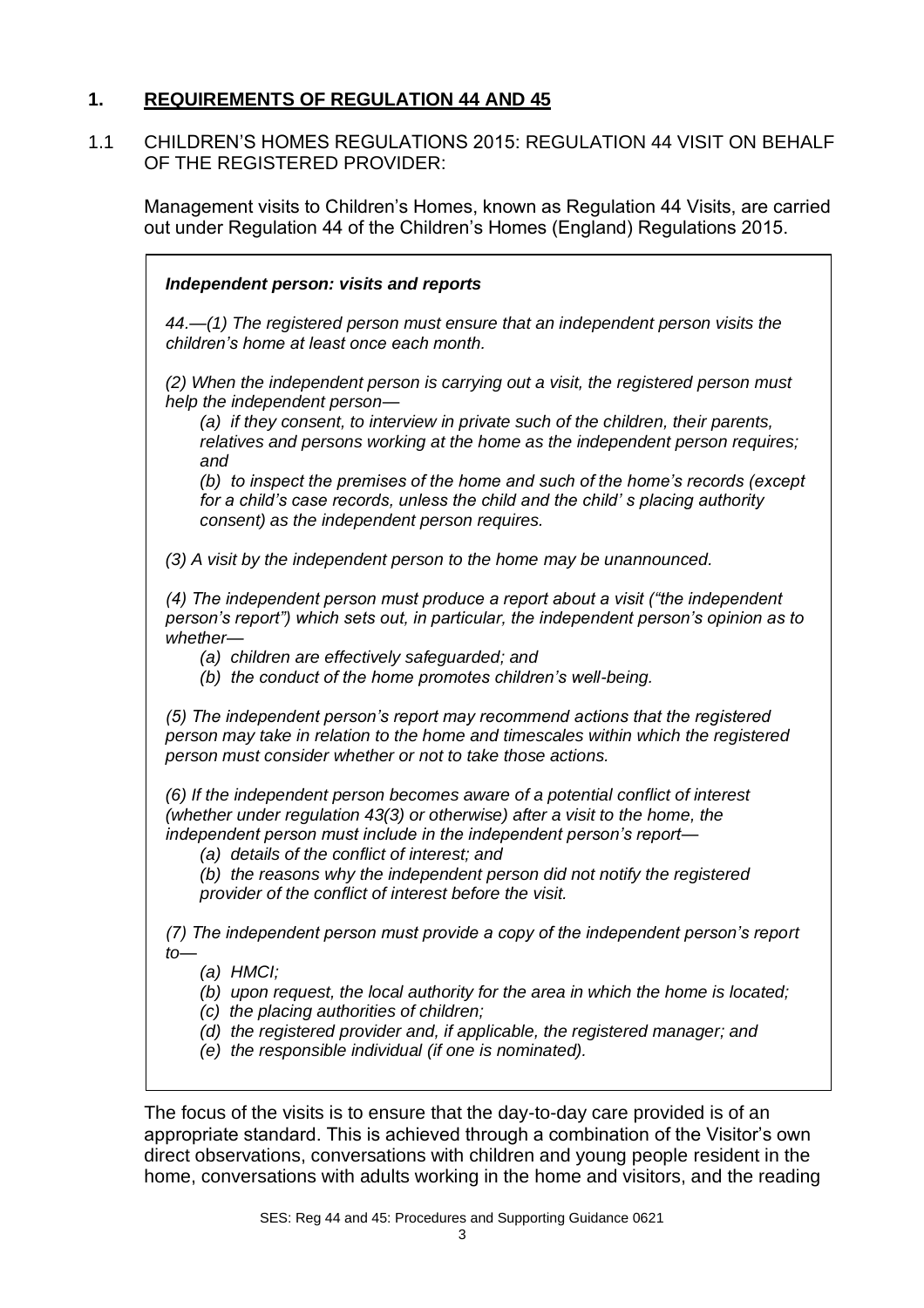of key records and reports which together provide important insights into the ways in which the home operates on a daily basis and how appropriate care and control is provided.

#### 1.2 THE PURPOSE OF REGULATION 44 VISITS IN INFORMING REGULATION 45 REPORTS

Regulation 44 visits also contribute to, and inform, the Registered Manager's Review of the Quality of Care (Regulation 45)

#### *Review of quality of care*

*45.—(1) The registered person must complete a review of the quality of care provided for children ("a quality of care review") at least once every 6 months.* 

*(2) In order to complete a quality of care review the registered person must establish and maintain a system for monitoring, reviewing and evaluating—*

*(a) the quality of care provided for children;* 

*(b) the feedback and opinions of children about the children's home, its facilities and the quality of care they receive in it; and* 

*(c) any actions that the registered person considers necessary in order to improve or maintain the quality of care provided for children.* 

*(3) After completing a quality of care review, the registered person must produce a written report about the quality of care review and the actions which the registered person intends to take as a result of the quality of care review ("the quality of care review report").* 

*(4) The registered person must—*

*(a) supply to HMCI a copy of the quality of care review report within 28 days of the date on which the quality of care review is completed; and* 

*(b) make a copy of the quality of care review report available on request to a placing authority, if the placing authority is not the parent of a child accommodated in the home.* 

*(5) The system referred to in paragraph (2) must provide for ascertaining and considering the opinions of children, their parents, placing authorities and staff.* 

At SES establishments the Registered Manager will produce a Reg 45 Report for the SES Principal / Deputy Principal every three months. It will report on regulatory requirements and take a view of 50% of the young people's care plans against Quality Standards. This means that by the end of the six months period all young people's care plans will have been monitored against the quality standards and regulatory requirements will have been addressed. Each report will respond to previous action points from preceding reports and give action points from the current reporting period, including any actions resulting from Reg 44 visits. Once the Reg 45 Report has been finalised it will sent to a Director who will forward the final version to the administration team for distribution to Ofsted and placing authorities.

SES believe that by exceeding the minimum regulatory timescale for the Reg 45 report, the Registered Manager's are able to consistently implement the highest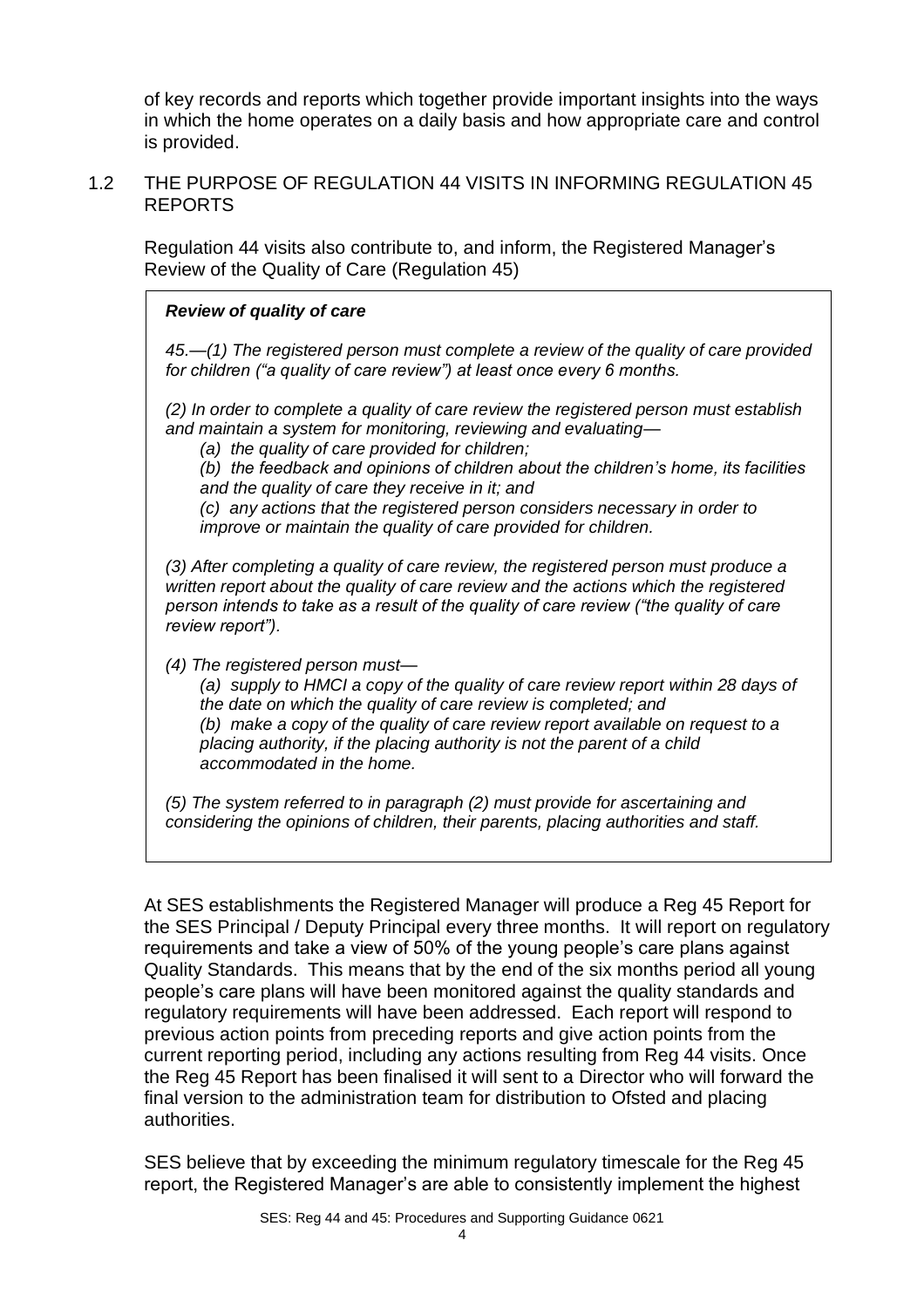possible quality of care for young people.

#### 1.3 ISSUES IN RELATION TO THE DUAL REGISTRATION OF SPECIAL SCHOOL AND CHILDREN'S HOME

The Regulations and Quality Standards are designed to apply to stand alone children's homes. Residential special schools are also subject to the revised National Minimum Standards (NMS) in force from 1 April 2015 and their own inspection framework. NMS Standard 20 requires visits by an independent visitor 6 times per year with a written report, supplemented by a head teacher report annually.

Both Avocet House and Turnstone House are dual registered and as such have to respond to Ofsted inspections under 'social care' and 'education'.

Reg 44 visits therefore ensure compliance with Residential Special Schools NMS and Children's Homes Regulations 2015.

SES runs integrated, holistic provision that does not conform to 'standard' provision. It is more complex. Therefore, the SES Principal / Deputy Principal have overarching responsibility for the quality of each provision, with a built-in monitoring and reporting function to the Directors through a Principal's Termly Report. This report integrates monitoring and reporting functions from the Registered Manager and Head of Education.

An SES Operational Director is responsible for quality assurance across both establishments

# **2. PROCEDURES FOR VISITS**

#### 2.1 PLANNING

- Visits should take place each calendar month.
- Visits will normally be unannounced, and times of day will vary, depending when the children and young people are likely to be present.
- Visitors should read the previous report before visiting, paying particular attention to which children and young people were seen, and what the recommendations were.
- Visitors should receive copies of any Ofsted inspection reports.
- Visitors should ensure that they have a full and complete understanding of the Regulations and Quality Standards for Children's Homes and any other relevant national guidance pertaining to Residential Child Care issues.

#### 2.2 UNDERTAKING THE VISIT

- On arrival the visitor should introduce themselves and the purpose of their visit to the person in charge, and follow the home's signing in procedures.
- The visitor should ascertain which children and young people are in, and request that they are informed of the visitor's arrival, and the purpose of the visit.
- Explain how they intend to carry out the visit
- Find out if there is anything happening of which they need to be aware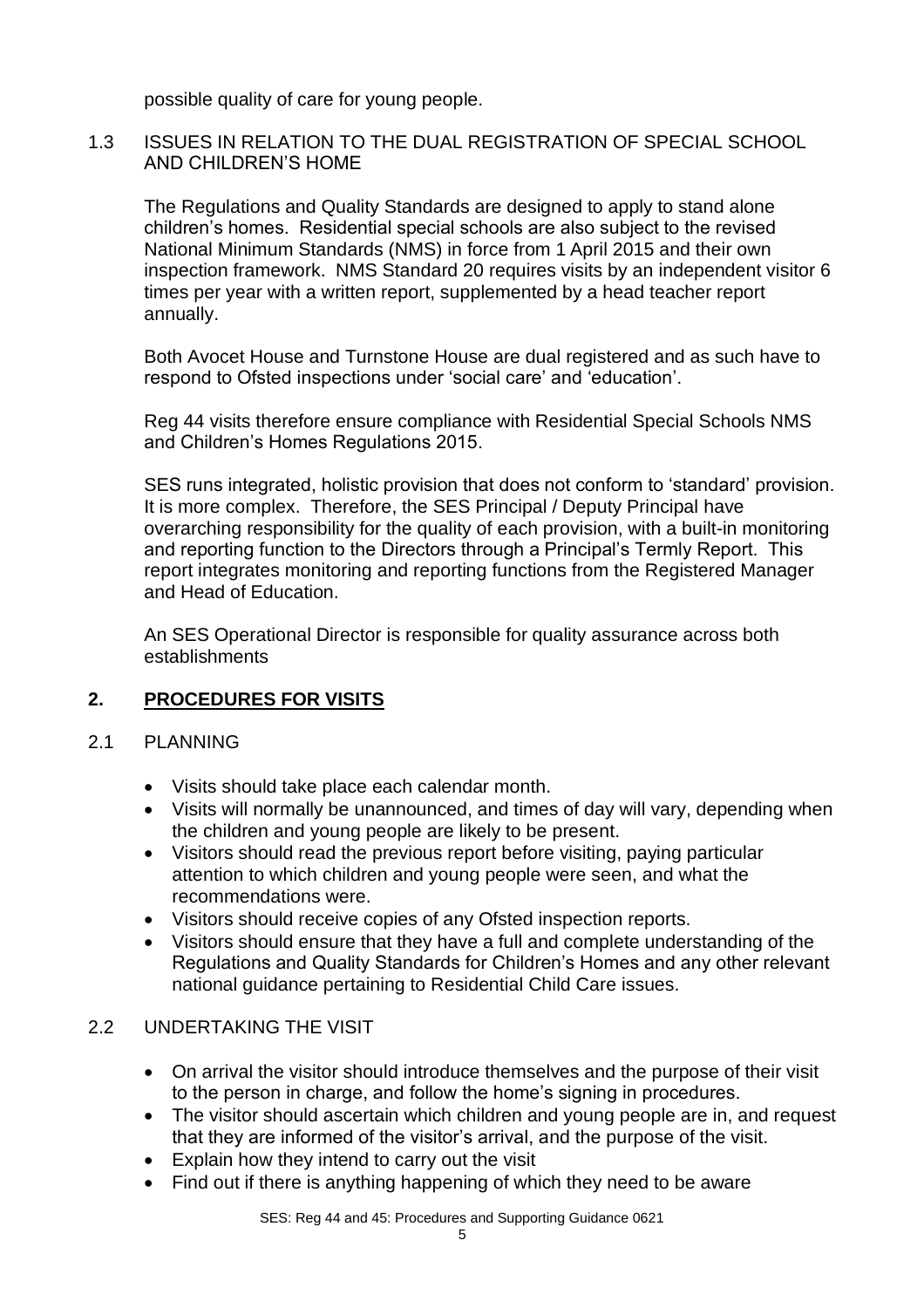• Visitors can arrange a follow up visit to see people absent on the first occasion.

The Visitor should not look around bedroom areas alone if young people are around and should not enter individual young people's bedrooms without their permission. A young person might be asked to show the Visitor round the building as this can provide both an opportunity for talking privately with the young person and gaining their views about the accommodation and care.

#### 2.3 SPECIFIC THEMED VISITS

From time to time, in liaison with the Directors, specific themes may be pursued in relation to strategic development issues whilst completing a standard Reg 44 visit. This will be in addition to any Regulation 44 requirements and reflects the Directors wishes to extend developmental quality assurance beyond that required by statute and guidance.

#### **3 THE REPORT**

#### 3.1 MONTHLY REPORTS

The Visitor should attempt to convey a flavour of life in the home.

The **significance** of findings on such matters is important to address. The emphasis should be on an assessment of the findings in each section with positive points as well development points. The Visitor will need to bear in mind the need to explore issues raised rather than just record them. The emphasis should be on the **impact** on the care of young people.

Providing evidence of good practice is important e.g. how young people treat each other and adults; how they treat their surroundings; evidence of involvement in how home is run; how staff relate to the young people.

It is important to use information from one visit in a subsequent visit to explore impact on young people e.g. a comment from a young person may lead to a later visit exploring a particular aspect of practice in the home. In such a way a more indepth perspective can be built up.

The report should relate what the Visitor thinks of the home's performance. It is important that any significant concerns should be checked with the Registered Manager for clarification. Where facts are in dispute these should be resolved before the report is finalised. Differences of interpretation may still be reflected in the final document.

References to young people are made using their initials.

#### 3.2 ACTIONS FOLLOWING THE REPORT

The report must be completed within 2 weeks of the visit, and sent to the Registered Manager with a copy to the SES Principal / Deputy Principal and the Directors (who will distribute the report and place a hard copy on file).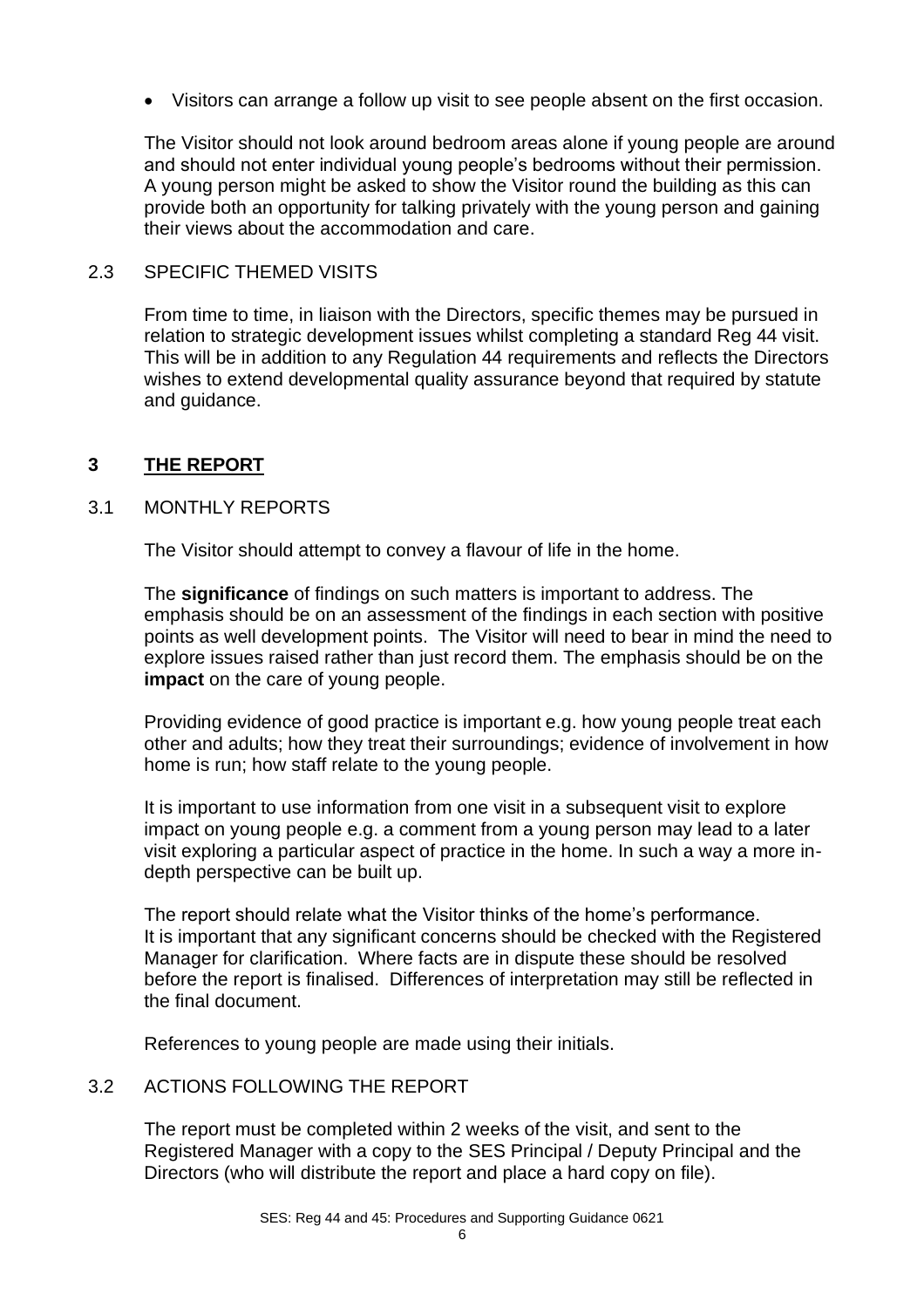A copy of the report **must** be sent to Ofsted no later than the end of the month that follows the month in which the visit took place.

The person undertaking the visit should be properly informed of its purpose and have access to the reports provided for the previous 6 months.

It will be the responsibility of the Registered Manager to address any outstanding issues arising from the report. It is expected that the Registered Manager will report to the Executive meeting (Also known as Strategic Management Team Meeting, comprising of SES Principal / Deputy Principal, Registered Manger, Head of Education) on the 1<sup>st</sup> Monday following the receipt of a Reg 44 Report. This will take place irrespective of the content of the Reg 44 Report. Any issues arising will either have been dealt with and reported back or will be dealt with at that meeting. Should the regular executive meeting be removed from the diary for any reason the RM must diary a briefing meeting with the SES Principal or Deputy Principal within 48hrs of receipt of the report. Any urgent or major issues should be the subject of **immediate** discussion between the Registered Manager and the SES Principal / Deputy Principal.

If the visitor has to raise urgent concerns regarding the care of an individual or a group, this should be done directly with the Registered Manager (or by telephone or email to the Registered Manager) and if they are not available, to the SES Principal / Deputy Principal.

If the visitor has to raise concerns that fall outside the scope of Regulation 44, the visitor should in the first instance raise this directly with the Registered Manager. If the visitor judges this not to be appropriate due to the nature of the concern, then it should be reported by a telephone call or email to the SES Principal / Deputy Principal.

#### **4 APPENDICES**

- 4.1 REGULATION 44 REPORT FORMAT
- 4.2 REGULATION 45 REPORT FORMAT
- 4.3 SUPPORTING GUIDANCE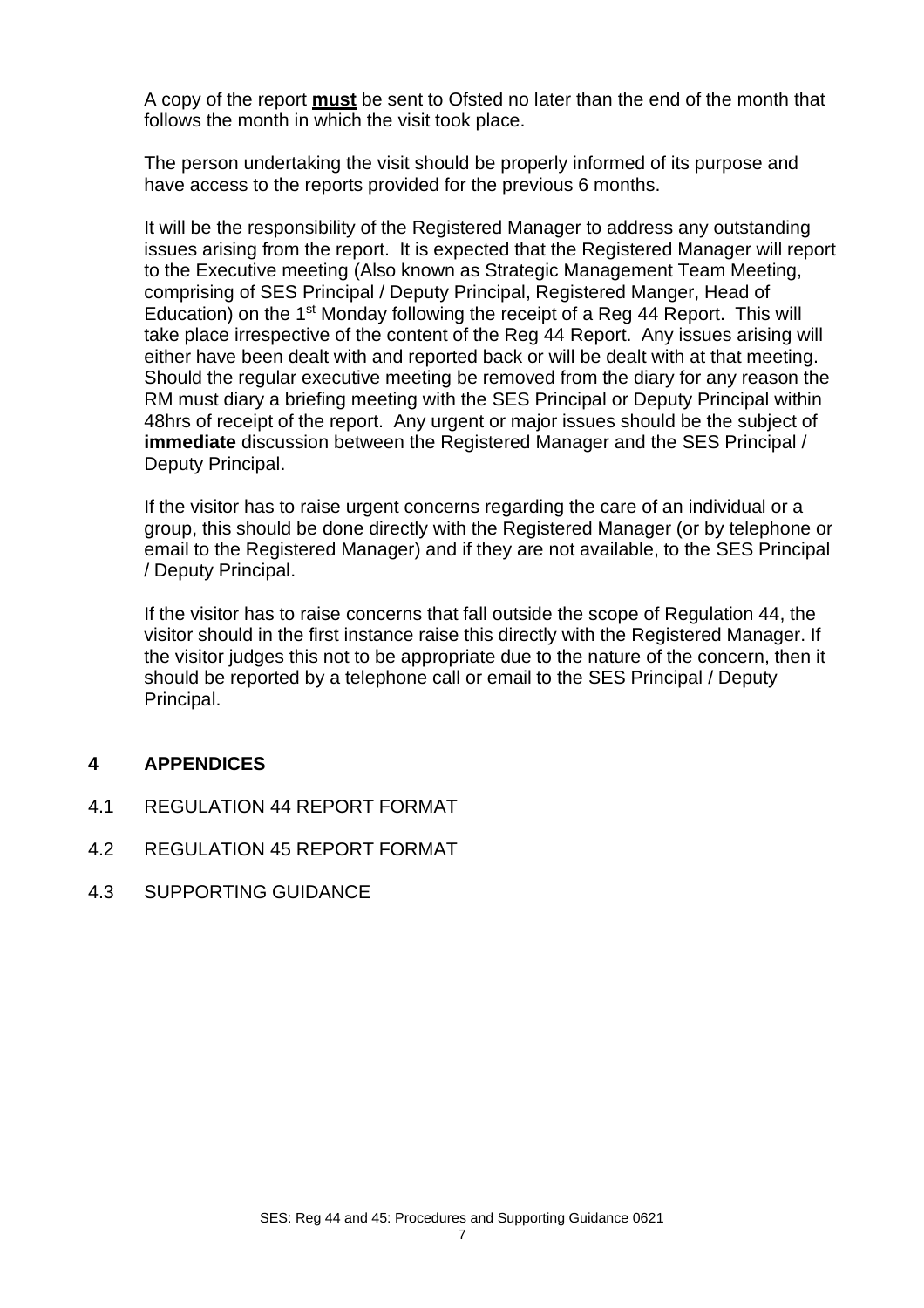#### 4.1 REGULATION 44 REPORT FORMAT

# *MONTHLY INDEPENDENT VISITOR'S REPORT CHILDREN'S HOMES (ENGLAND) REGULATIONS 2015*

| Name of service                   |                  |
|-----------------------------------|------------------|
| <b>Ofsted Unique Registration</b> |                  |
| Number                            |                  |
| Name of Independent Visitor       |                  |
| Date of Visit                     |                  |
| <b>Start Time</b>                 | End Time         |
| Asked for ID                      | Asked to sign in |

| <b>Registered Manager</b> |  |
|---------------------------|--|
| Staff on Duty (including  |  |
| designation)              |  |
| Registered occupancy      |  |
| Actual occupancy          |  |

| Number of YP admitted since last<br>visit |  |
|-------------------------------------------|--|
| Ages                                      |  |
| Gender                                    |  |
| Admitted from                             |  |
| Number of YP discharged since             |  |
| last visit                                |  |
| Discharged to                             |  |

# STAFF VACANCIES AND NEW APPOINTMENTS

#### *SAFEGUARDING*

| <b>AREA REVIEWED</b>                          | <b>NUMBER</b> | <b>COMMENTS</b> |
|-----------------------------------------------|---------------|-----------------|
| <b>Notification of significant</b><br>events. |               |                 |
|                                               |               |                 |
| <b>Referrals to LADO/LSCB</b>                 |               |                 |
| since last visit                              |               |                 |
| <b>Non-RPI serious</b>                        |               |                 |
| <b>incidents</b>                              |               |                 |
| <b>Number of YP involved</b>                  |               |                 |
| How many RPI recorded                         |               |                 |
| How many YP involved<br>(YP/RPI)              |               |                 |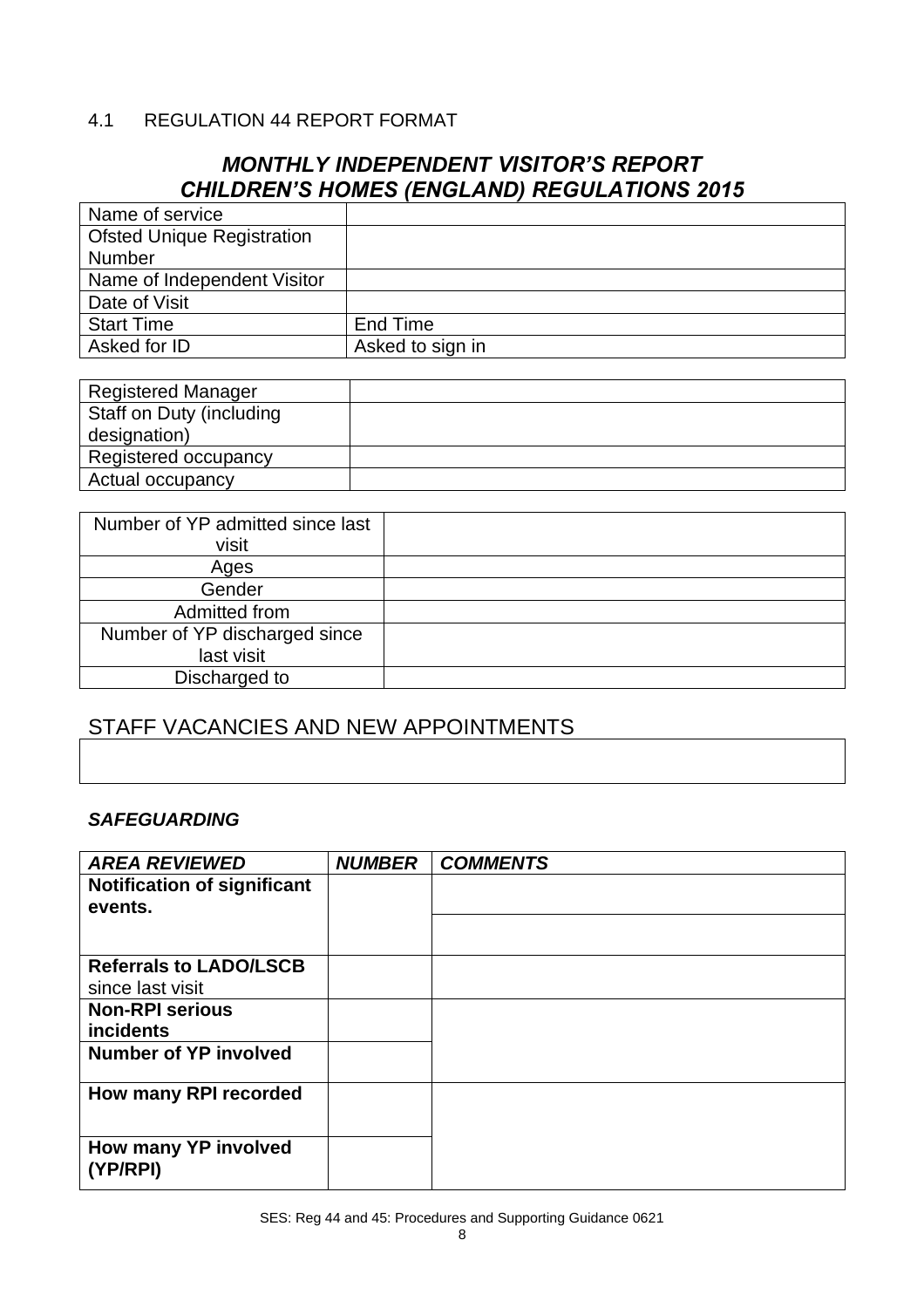*EDUCATIONAL ISSUES*

# *HEALTH AND SAFETY*

|                                                | <b>FIRE SAFETY</b>           |                                |      |          |          |  |
|------------------------------------------------|------------------------------|--------------------------------|------|----------|----------|--|
| Date of<br>fire drill                          | Number<br>of CYP<br>involved | Number<br>of staff<br>involved | Time | Duration | Comments |  |
|                                                |                              |                                |      |          |          |  |
| Dates of<br>weekly<br>fire<br>alarm<br>testing |                              |                                |      |          |          |  |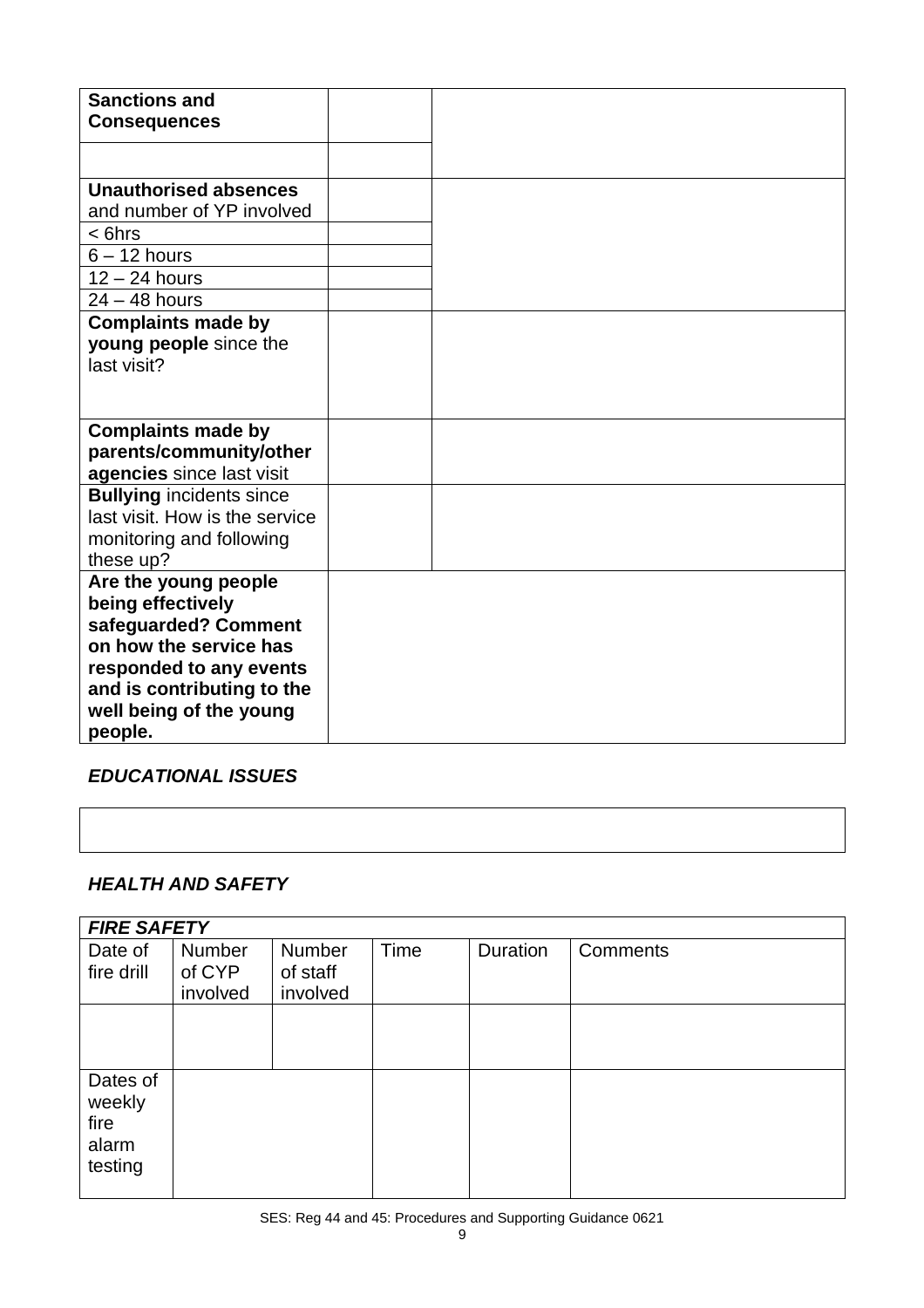| <b>ACCIDENTS</b> |                |                        |          |  |
|------------------|----------------|------------------------|----------|--|
| Date             | YP<br>initials | Accurately<br>recorded | Comments |  |
|                  |                |                        |          |  |
|                  |                |                        |          |  |

# *SPECIFIC HEALTH ISSUES*

#### *USE OF MEDICATION*

# *REPORT ON PREMISES AND ANY HEALTH AND SAFETY CONCERNS NOTED*

#### *STAFFING ISSUES*

| Is there a supervision |  |
|------------------------|--|
| matrix available?      |  |
| Were all supervisions  |  |
| completed in the       |  |
| calendar month         |  |
| Is there a training    |  |
| matrix in place?       |  |
| What training has      |  |
| taken place this       |  |
| month/is planned       |  |
| Have all staff         |  |
| completed induction    |  |
| and all mandatory      |  |
| training?              |  |
| Observation of staff   |  |
| and young people's     |  |
| interactions           |  |
| Dates of staff         |  |
| meetings since last    |  |
| visit and comments     |  |
| on topics discussed    |  |

# *YOUNG PEOPLE'S CONSULTATION*

| Dates of YP meetings |  |
|----------------------|--|
| and issues covered   |  |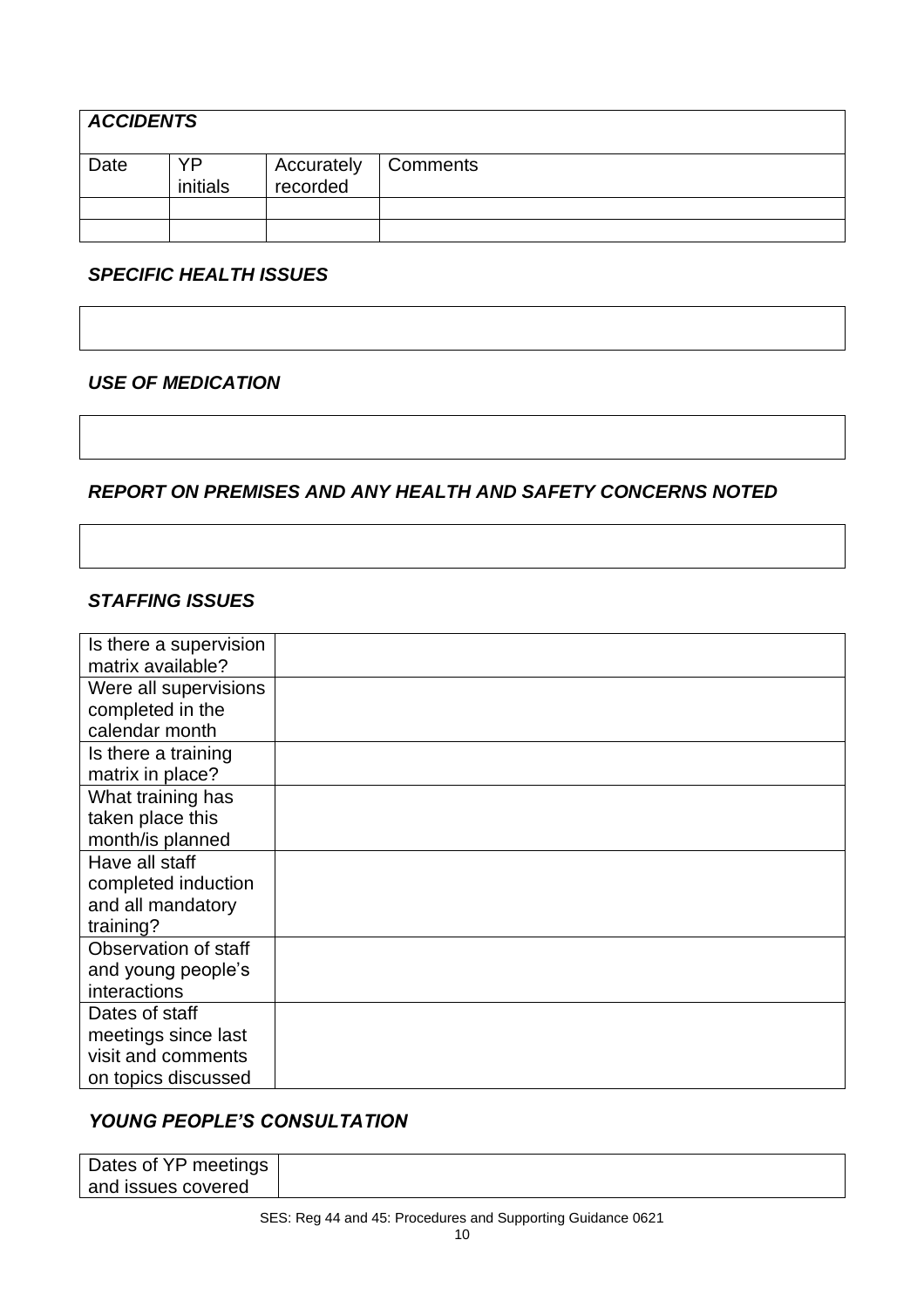| Discussion with YP<br>as part of monitoring<br>visit to include<br>comment on contact |  |
|---------------------------------------------------------------------------------------|--|
| with family and                                                                       |  |
| friends during this                                                                   |  |
| period.                                                                               |  |

#### *DISCUSSION WITH STAFF*

#### *DISCUSSION WITH OTHERS*

#### *ACTIONS TAKEN ON RECOMMENDATIONS MADE AT THE LAST VISIT*

| Action<br>Number | <b>Action Required</b> | <b>Current status</b> |
|------------------|------------------------|-----------------------|
|                  |                        |                       |

#### *RECOMMENDATIONS FROM THIS VISIT*

**Priority** – high – within 7 days of visit, medium – within 14 days of receipt of report, low – before next visit

| Action<br>number | Action required | Priority |
|------------------|-----------------|----------|
|                  |                 |          |

SIGNED:……………………………….. REGULATION 44 VISITOR

PLEASE PRINT………………………. DATE…………………….

# MANAGER'S COMMENTS AND ACTION PLAN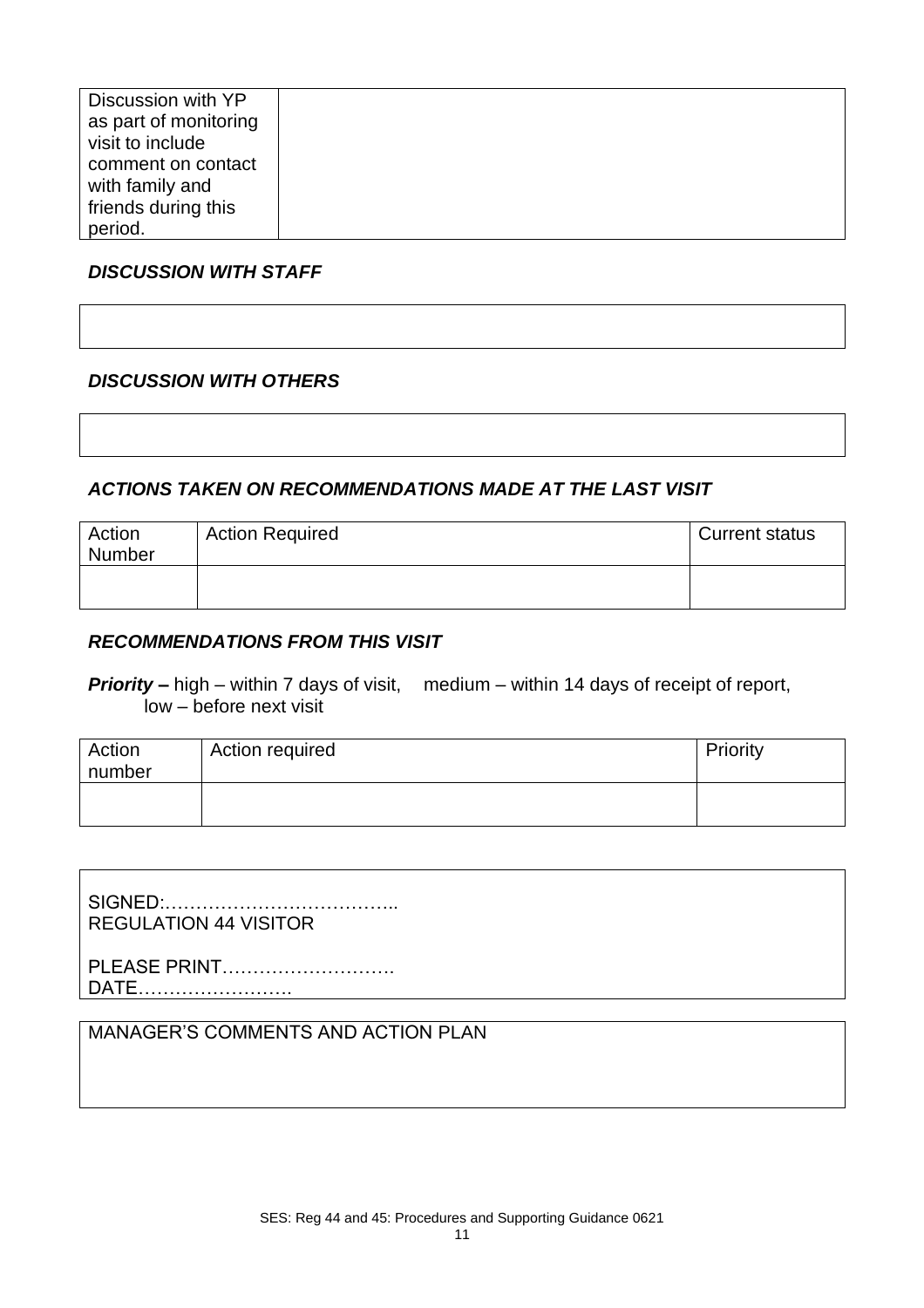# 4.2 REGULATION 45 REPORT FORMAT

| Reporting Period: From xxxxxxxxx To xxxxxxxxx                                       |                            |  |  |  |
|-------------------------------------------------------------------------------------|----------------------------|--|--|--|
| Date Compiled xxxxxxxxx                                                             |                            |  |  |  |
| <b>REGULATION 45 SCHEDULE 6 &amp; KEY PERFORMANCE INDICATORS</b>                    |                            |  |  |  |
| <b>HOUSE NAME</b>                                                                   | <b>URN NUMBER</b>          |  |  |  |
| <b>Date Statement of</b>                                                            | <b>Date Young People's</b> |  |  |  |
| <b>Purpose last reviewed?</b>                                                       | guide last reviewed?       |  |  |  |
| <b>INITIALS OF CHILDREN CURRENTLY IN THE HOME</b>                                   |                            |  |  |  |
| NUMBER OF CHILDREN ARRIVING OVER THE PERIOD OF THE REPORT<br><b>LA notification</b> |                            |  |  |  |
| NUMBER OF CHILDREN LEAVING OVER THE PERIOD OF THE REPORT<br><b>LA notification</b>  |                            |  |  |  |
| Any changes to Care status?                                                         |                            |  |  |  |
| <b>Any Court proceedings?</b>                                                       |                            |  |  |  |
| Number of young people placed OOA                                                   |                            |  |  |  |
| Or over 20 miles                                                                    |                            |  |  |  |
| Placed in accordance with Statement of Purpose?                                     |                            |  |  |  |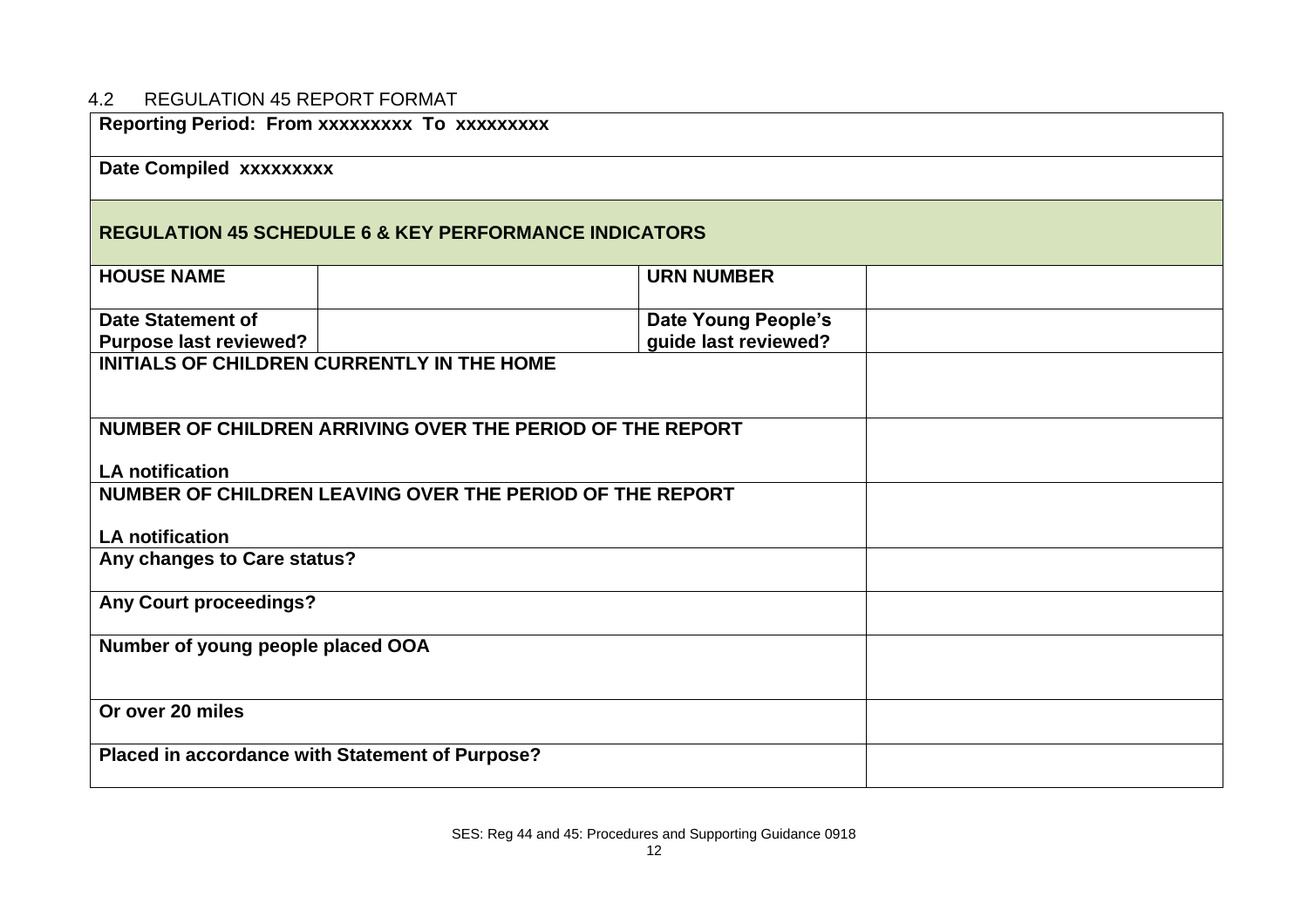**Young Period for this reporting period**

**Completed actions from Regulation 45.**

**Completed actions from Regulation 44.**

**THE QUALITY AND PURPOSE OF CARE STANDARD Involvement and Contact with Placing Authority**

**Risk Assessments**

**Condition of the Home**

**THE CHILDREN'S VIEWS, WISHES and FEELINGS STANDARD PAN Targets**

**House Meetings**

**Young Peoples Views about Progress**

**Buildings and Grounds**

**THE EDUCATION STANDARD**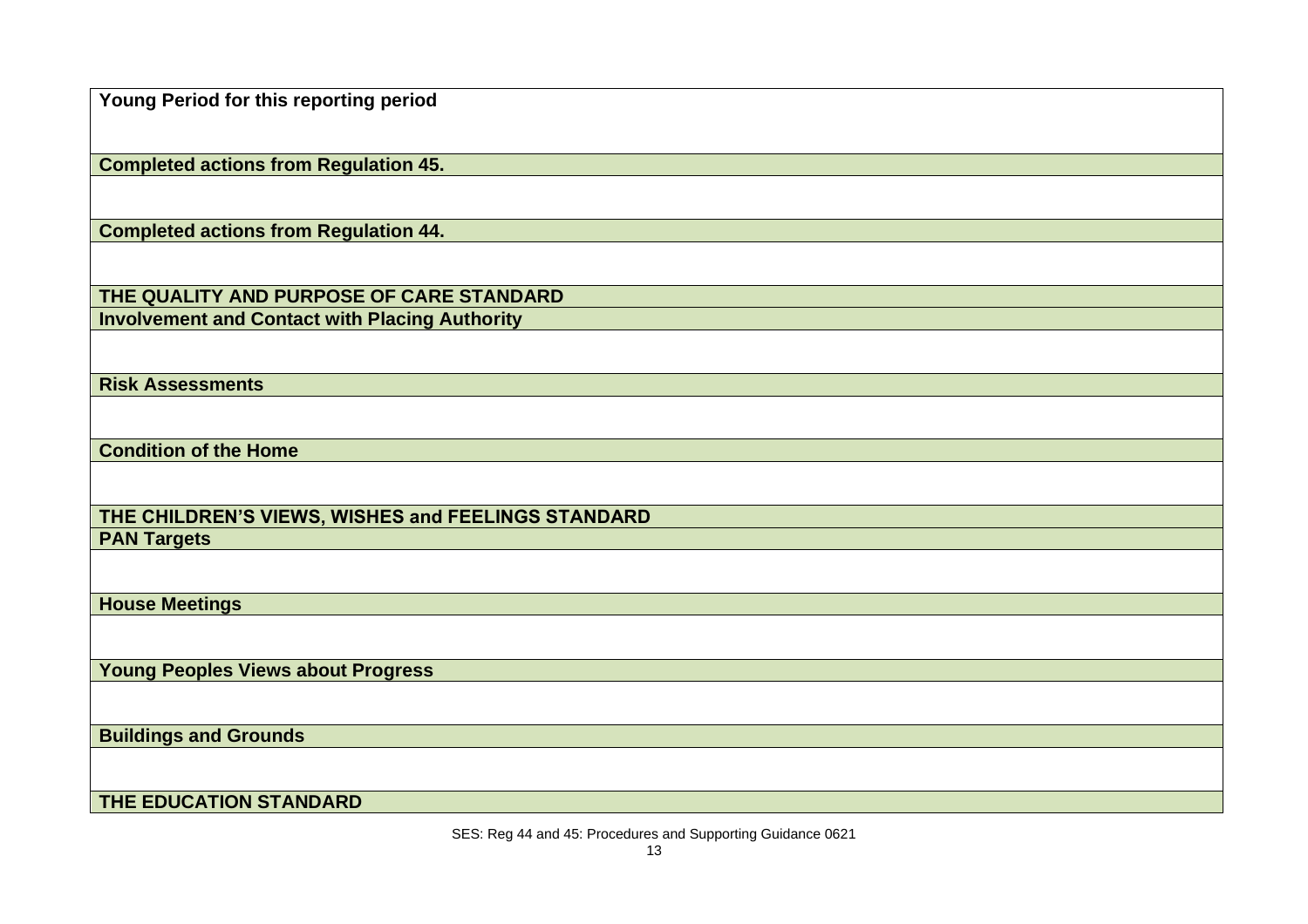| <b>Education Attendance</b>                |               |      |      |
|--------------------------------------------|---------------|------|------|
|                                            |               |      |      |
|                                            |               |      |      |
| <b>Education Outcomes</b>                  |               |      |      |
|                                            |               |      |      |
|                                            |               |      |      |
| 24 Hour Learning                           |               |      |      |
|                                            |               |      |      |
|                                            |               |      |      |
| THE ENJOYMENT AND ACHIEVEMENT STANDARD     |               |      |      |
| <b>Young Persons Finances/ Life skills</b> |               |      |      |
|                                            |               |      |      |
| <b>LIFESKILLS</b>                          |               |      |      |
|                                            |               |      |      |
|                                            | $\frac{0}{0}$ | $\%$ | $\%$ |
| <b>FINANCE</b>                             |               |      |      |
| <b>Bronze</b>                              |               |      |      |
| Silver                                     |               |      |      |
| Gold                                       |               |      |      |
| <b>HOME MANAGEMENT</b>                     |               |      |      |
| <b>Bronze</b>                              |               |      |      |
| Silver                                     |               |      |      |
| Gold                                       |               |      |      |
| <b>SELF CARE</b>                           |               |      |      |
| <b>Bronze</b>                              |               |      |      |
| Silver                                     |               |      |      |
| Gold                                       |               |      |      |
| <b>TRAVEL</b>                              |               |      |      |
| <b>Bronze</b>                              |               |      |      |
| Silver                                     |               |      |      |
| Gold                                       |               |      |      |
| <b>SOCIAL SKILLS</b>                       |               |      |      |
|                                            |               |      |      |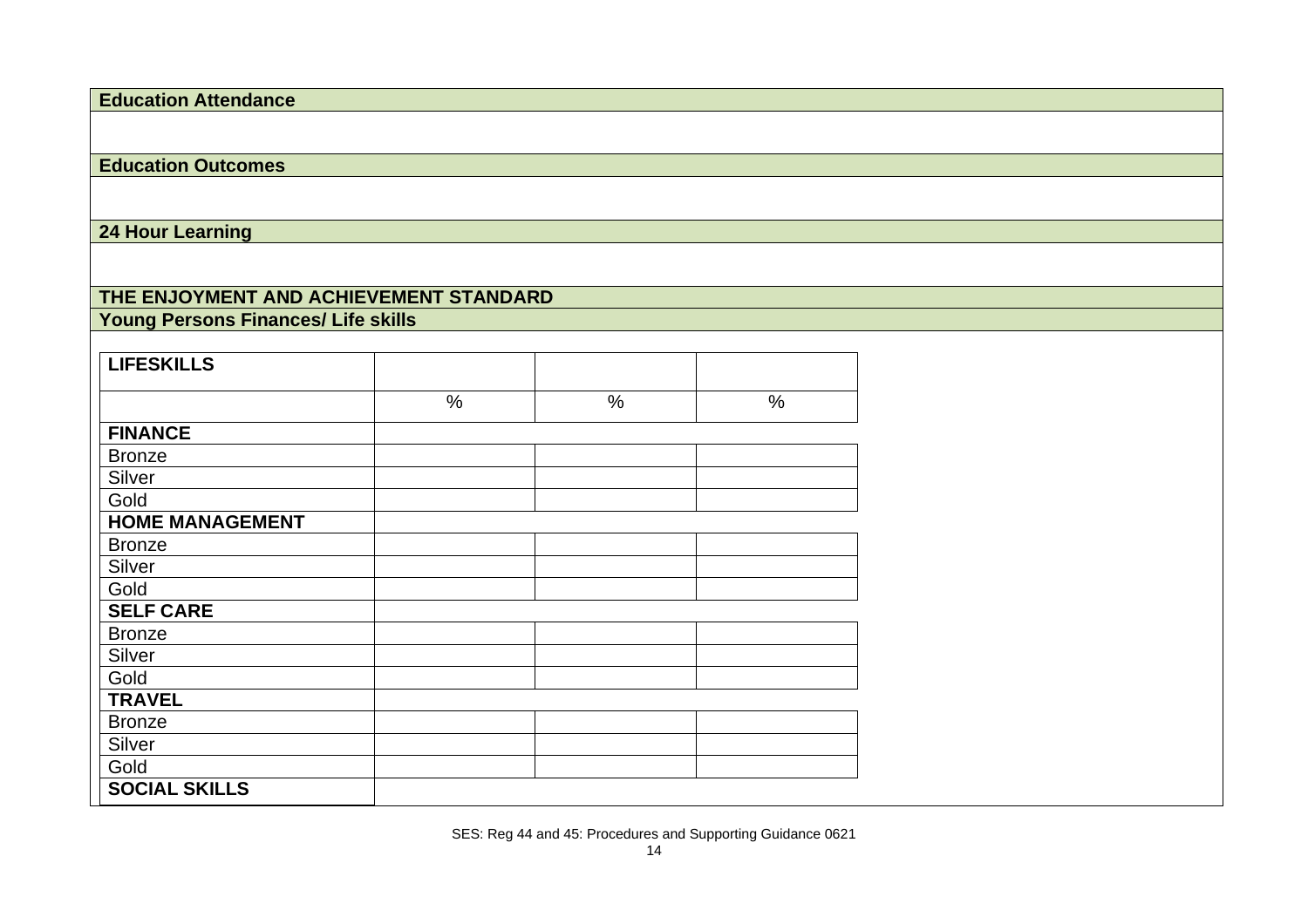| <b>Bronze</b>                       |     |      |      |  |
|-------------------------------------|-----|------|------|--|
|                                     |     |      |      |  |
| Silver                              |     |      |      |  |
| Gold                                |     |      |      |  |
|                                     |     |      |      |  |
| Overall                             | 43% | $\%$ | $\%$ |  |
| <b>Behaviour Programmes</b>         |     |      |      |  |
|                                     |     |      |      |  |
|                                     |     |      |      |  |
| <b>Activity Planning</b>            |     |      |      |  |
|                                     |     |      |      |  |
|                                     |     |      |      |  |
| <b>OAA Committee</b>                |     |      |      |  |
|                                     |     |      |      |  |
|                                     |     |      |      |  |
| THE HEALTH AND WELLBEING STANDARD   |     |      |      |  |
| <b>Menus</b>                        |     |      |      |  |
|                                     |     |      |      |  |
|                                     |     |      |      |  |
| <b>Therapeutic Input</b>            |     |      |      |  |
|                                     |     |      |      |  |
|                                     |     |      |      |  |
| <b>Medical Appointments</b>         |     |      |      |  |
|                                     |     |      |      |  |
|                                     |     |      |      |  |
| <b>Illness to the Home</b>          |     |      |      |  |
|                                     |     |      |      |  |
|                                     |     |      |      |  |
| <b>Accidents-Children</b>           |     |      |      |  |
|                                     |     |      |      |  |
|                                     |     |      |      |  |
| THE POSITIVE RELATIONSHIPS STANDARD |     |      |      |  |
| <b>Contact with Families</b>        |     |      |      |  |
|                                     |     |      |      |  |
|                                     |     |      |      |  |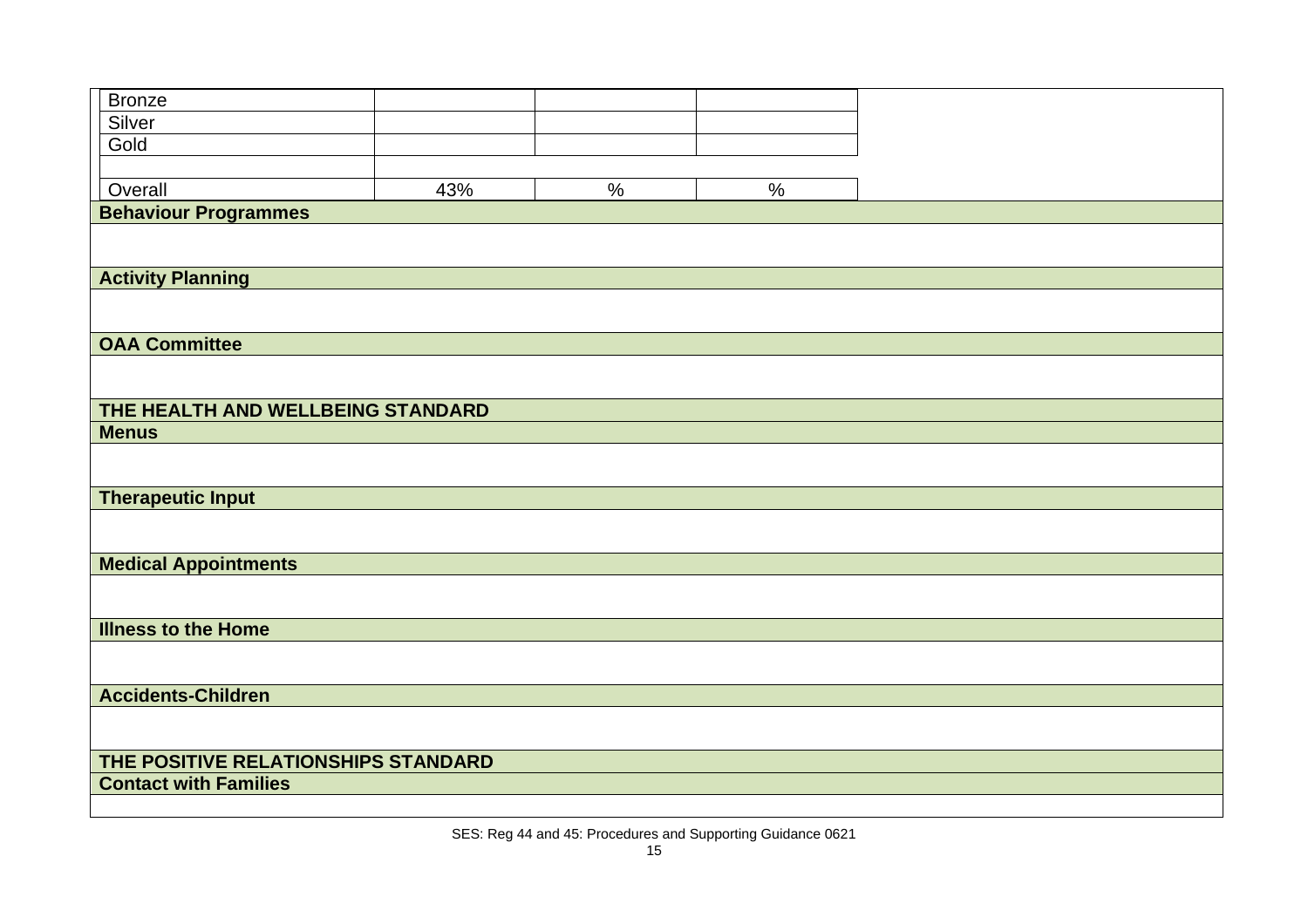| <b>Feedback from Parents</b>                                  |
|---------------------------------------------------------------|
|                                                               |
|                                                               |
| <b>Sanctions/Reparation/Restorative</b>                       |
|                                                               |
|                                                               |
| THE PROTECTION OF CHILDREN STANDARD                           |
| <b>Liaison with Local Police</b>                              |
|                                                               |
| <b>Visitors to the Home</b>                                   |
|                                                               |
|                                                               |
| <b>Notification of Significant Events</b>                     |
|                                                               |
|                                                               |
| <b>Child Protection Referral</b>                              |
|                                                               |
|                                                               |
| <b>Restraints</b>                                             |
|                                                               |
|                                                               |
| <b>Serious Incidents</b>                                      |
|                                                               |
|                                                               |
| Health and Safety (Inc.; Fire Drills, Maintenance, Transport) |
|                                                               |
| <b>Missing from Care</b>                                      |
|                                                               |
|                                                               |
| THE LEADERSHIP AND MANAGEMENT STANDARD                        |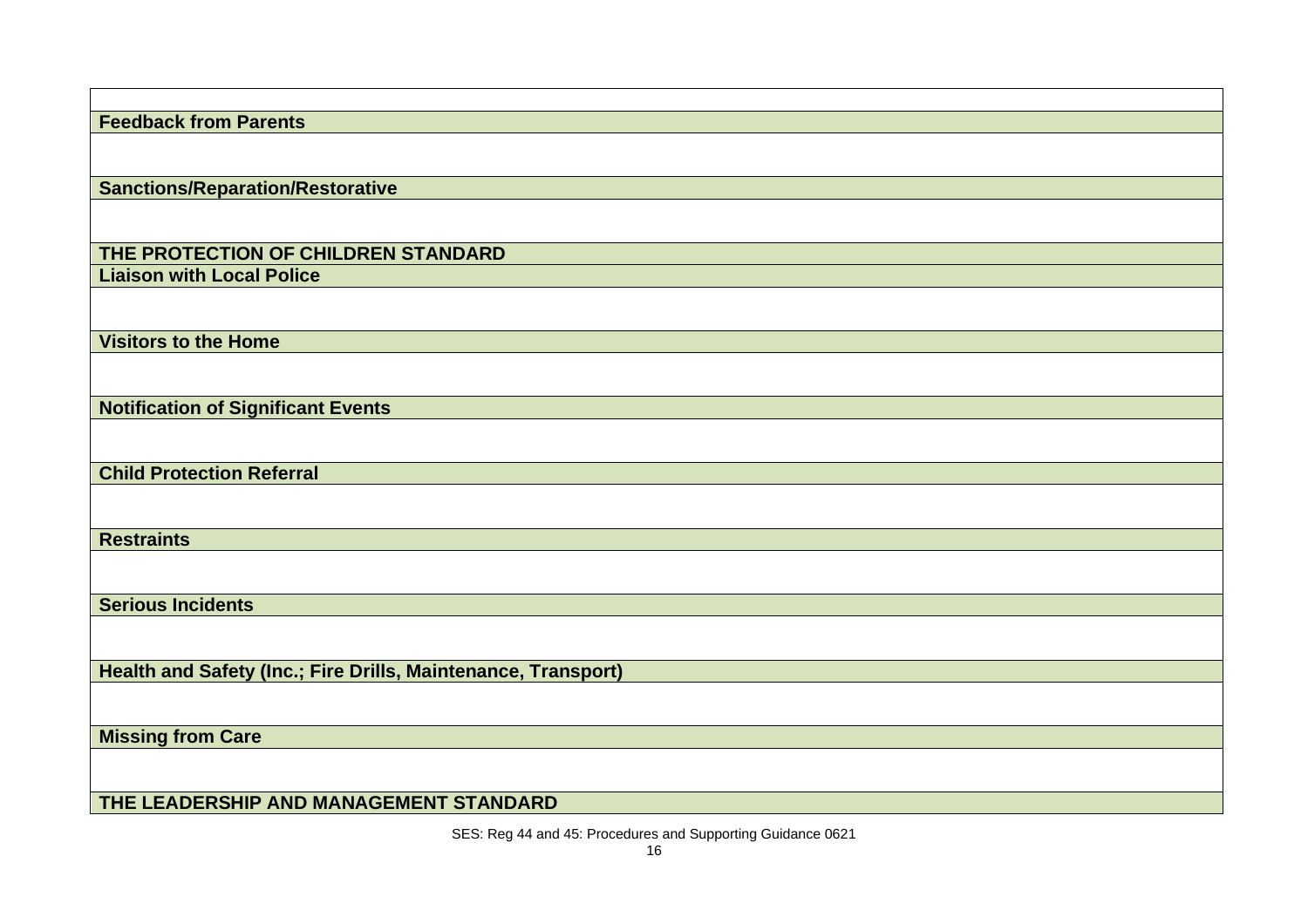| <b>Complaints</b>                   |
|-------------------------------------|
|                                     |
|                                     |
| <b>Accidents-Adults</b>             |
|                                     |
| <b>Recruitment</b>                  |
|                                     |
|                                     |
| <b>Staff Risk Assessment</b>        |
|                                     |
| <b>Training</b>                     |
|                                     |
|                                     |
| <b>Reviewed Documents</b>           |
|                                     |
| <b>Appraisals</b>                   |
|                                     |
|                                     |
| <b>Supervision</b>                  |
|                                     |
| <b>Disciplinary</b>                 |
|                                     |
|                                     |
| <b>Senior Management Monitoring</b> |
|                                     |
| <b>Case Co-Ordinator Monitoring</b> |
|                                     |
|                                     |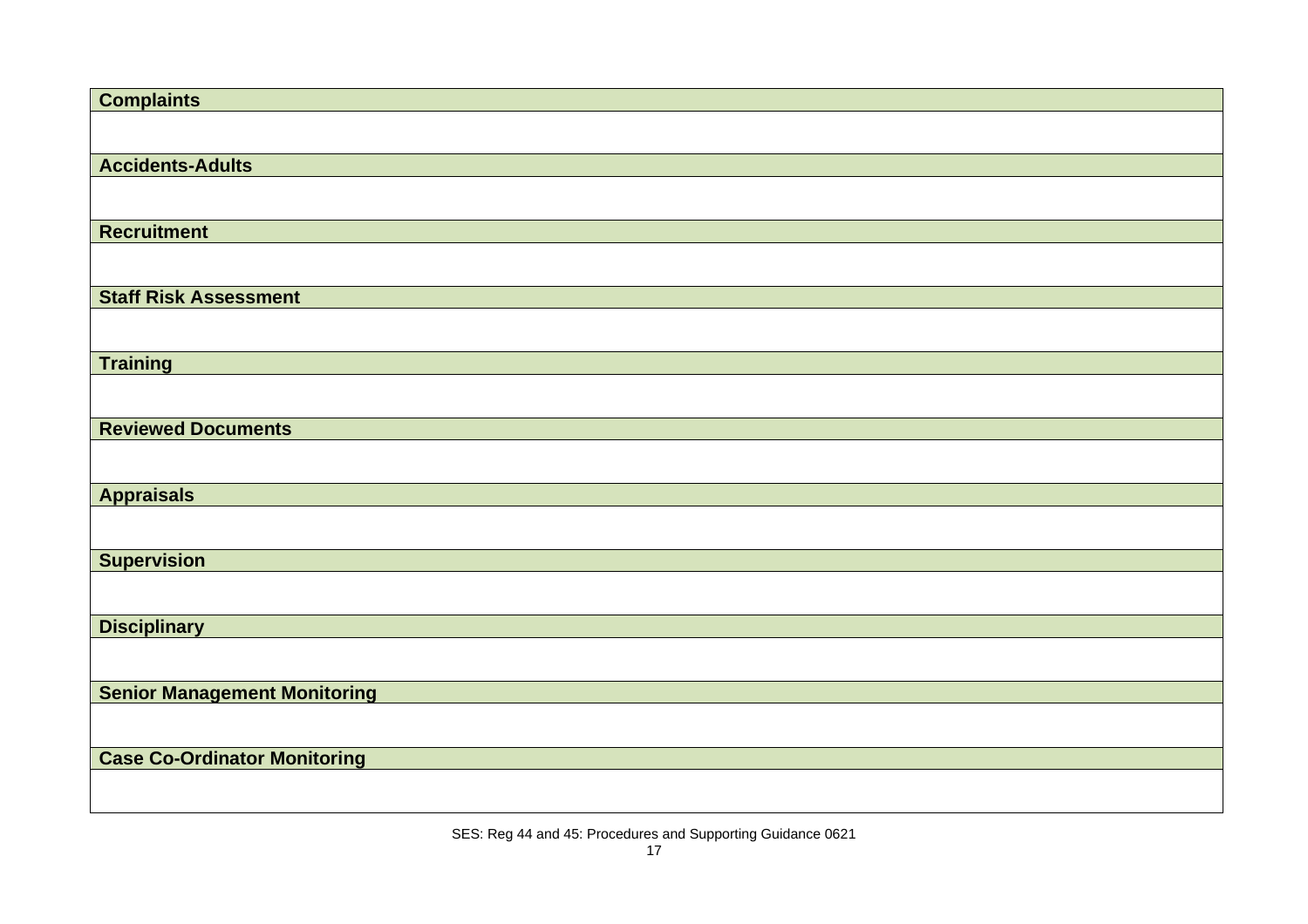**Development Plan Progress**

**Feedback from Staff**

# **THE CARE PLANNING STANDARD**

**Transition**

**EHCP, Placement Plan and Care Plan**

**Development and Learning Documents**

**Liaison with External Agencies (not police)**

**Feedback from Placing Authorities / Outside Agencies**

**Actions to be carried out**

**REGISTERED MANAGER COMMENTS**

**Areas for Development**

**Areas of Strength**

**Concluding Remarks**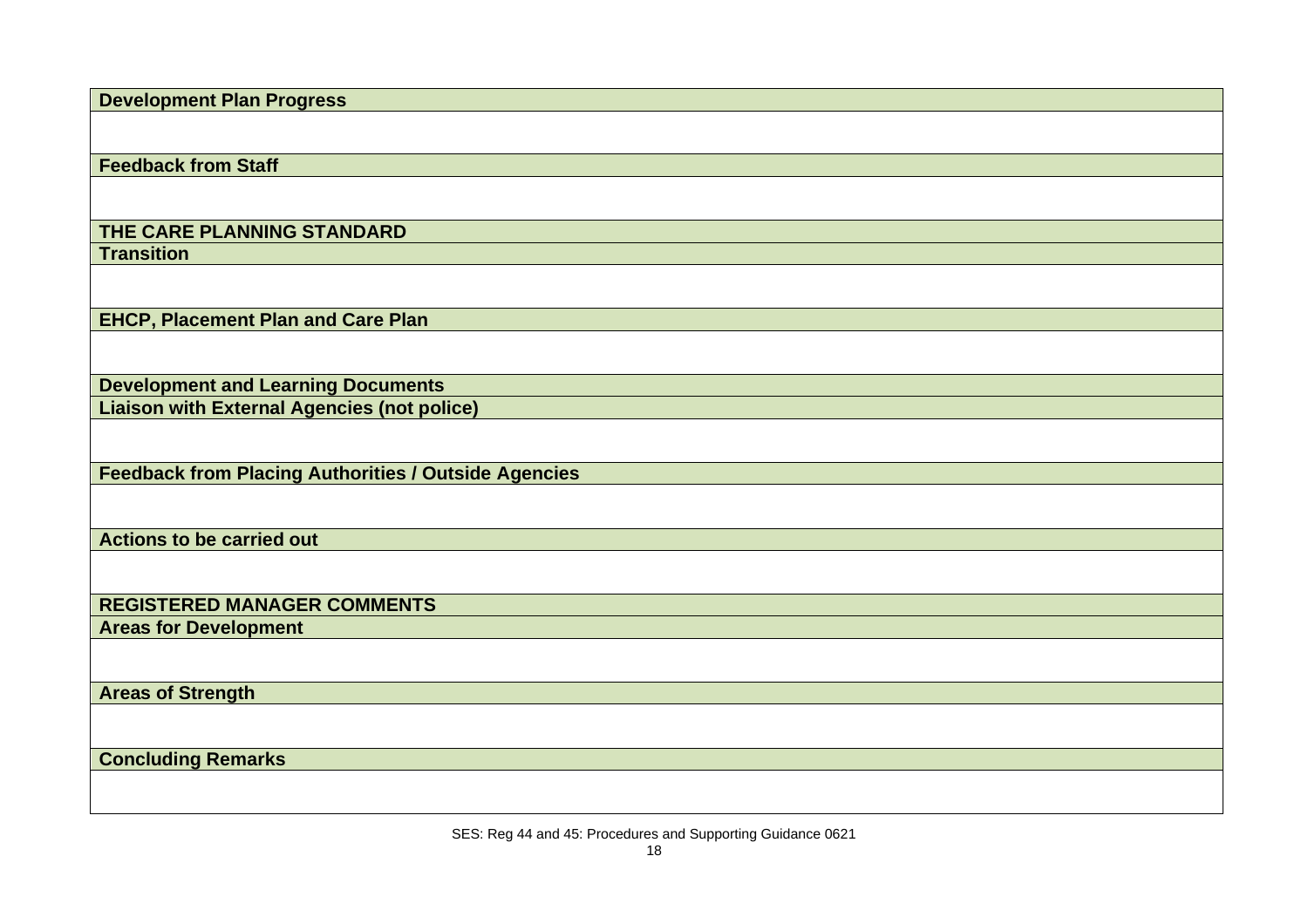# 4.3 GUIDANCE SUPPORTING MONITORING

The following should act as guidance and reference material when and if applicable. It is not intended to be exclusive or prescriptive, or to dictate areas of scrutiny.

#### 4.3.1 Interviews With Children And Young People

The following lines of enquiry and indicative questions have been informed by the findings of research undertaken by the Children's Rights Director's Office with children living in children's homes. They address the issues that most affect children and young people living in residential care and areas for potential vulnerability.

It is not expected that the Regulation 44 visitor would address all of the issues in each interview, but would use them selectively for example, to 'test out' and 'triangulate' findings from other aspects of the visit; any thematic focus of a particular visit; or follow up of concerns from previous visits including Ofsted inspection.

#### General

- How was your day?
- How would you describe the general atmosphere at the house?
- Are you happy with / at the home?
- Do you feel well cared for and safe here?
- How well do you get on with the staff? And the other young people?
- What do you like best about living here?
- Is there anything you don't like about living here?

#### Bullying And Feeling Safe

- Are there any house rules about bullying and the consequences of bullying?
- How much of an issue is bullying here? Why do you think that is?
- Who would you report bullying to?
- What do you expect would happen if you report bullying?
- Do you feel safe generally at the Home?
- How do you keep your own personal possessions safe?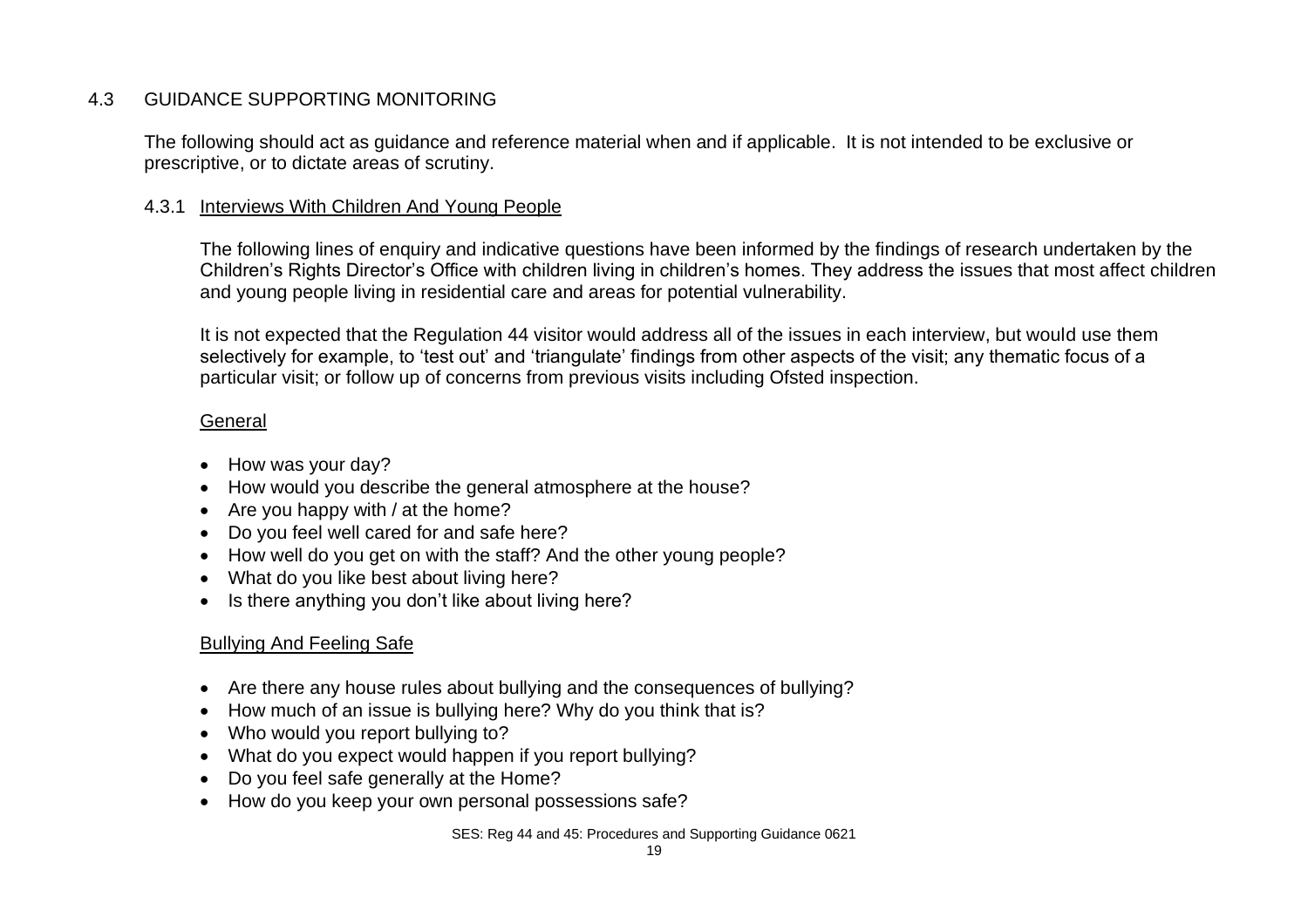- Do you know how to complain if you are unhappy about something?
- Have you ever made a complaint were you happy with the outcome? Explore

#### Behaviour, Rewards And Sanctions

- How are you expected to behave are there house rules?
- Are there rewards for good behaviour and achievements?
- How do staff respond if you don't follow the house rules?
- What sort of sanctions are used?
- Is restraint ever used here?
- If yes discuss why? Under what circumstances?
- Do you feel staff are fair?

#### Education / School

- Do you all go to school / college / education every day?
- What are your favourite subjects?
- What do the staff expect of you?
- How are you encouraged / supported / motivated to go to school / take part in education? Do you feel well supported if not what more could be done?
- What are the consequences for not attending?
- Where and when do you do your homework does that work for you? If not discuss

#### Hobbies / Interests

- What hobbies and out of school interests do you have?
- How do you pursue these? E.g. clubs; regular attendance etc.
- Is there anything you would like to do but don't / can't? Why not?
- What sort of leisure activities do the staff organise at the home and out of the home?
- How are these decided? Do you have a say in the planning?
- How are you supported to exercise faith, religious beliefs and cultural practices?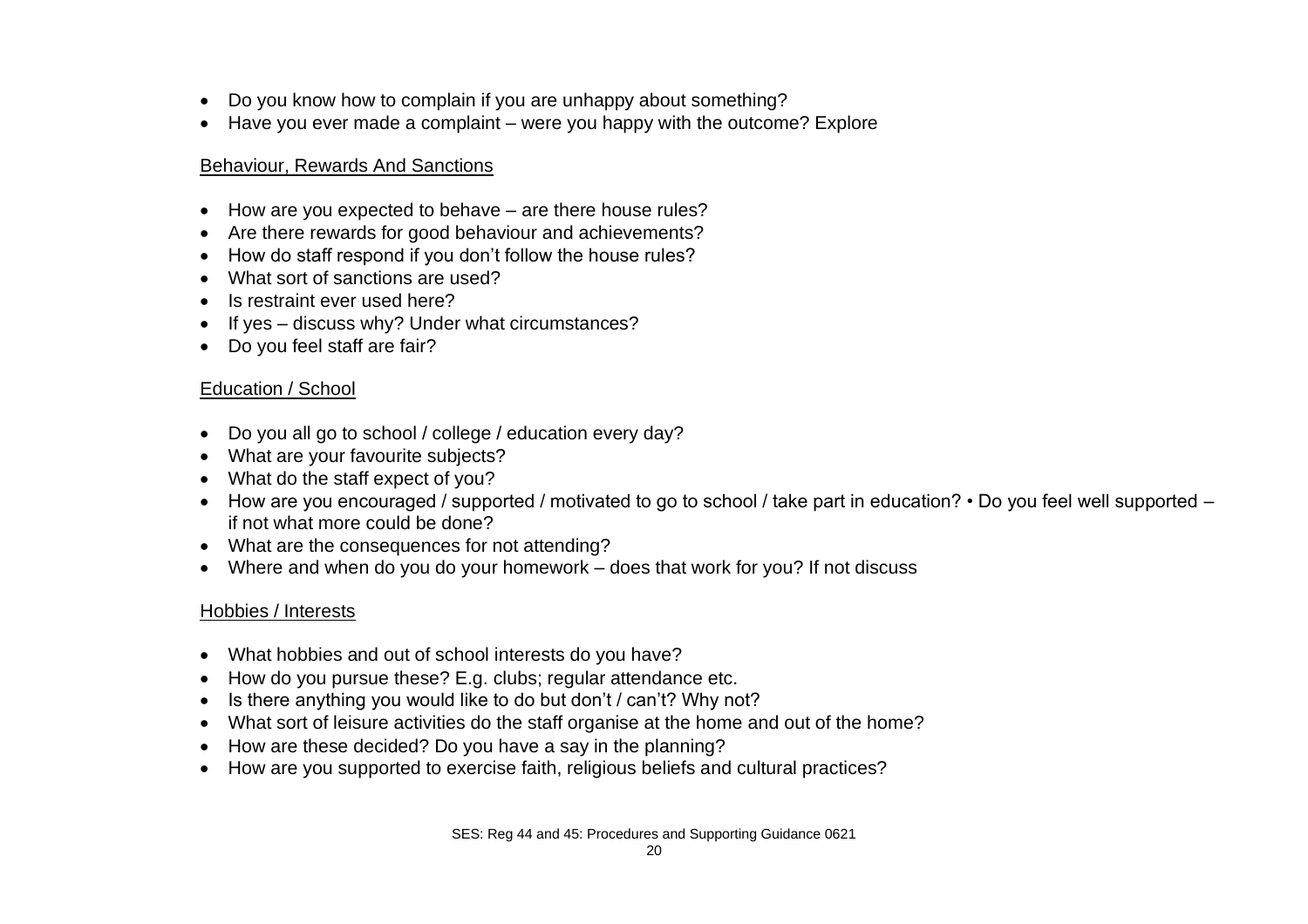# **Health**

- What do the staff do to help you to be healthy?
- Diet do you have any particular needs and preferences and how are these met?
- Self-care and hygiene what are the arrangements for using the bathroom / showers; do you have choice over your toiletries, clothing etc. – individualised? Choices? Advice and support?
- Arrangements for health checks, eye tests, dentists etc.
- What are the rules regarding smoking?
- What advice have you had about the drugs; sexual health and relationships etc.?

#### Independence

- How is the Home helping you to become more independent?
- Are you encouraged to help with practical tasks around the home e.g. doing own washing? Planning, shopping for and / or preparing meals?
- Budgeting financial planning; saving etc.

#### Keeping In Touch With Friends And Family

- How do you keep in touch with friends and family?
- Are your contact plans kept to?
- Do you get to visits friends? Have overnight stays? Can you have friends visit you?

# Staff And Key Working

- How well do you get on with the staff? How would you describe the staff overall?
- Are there any staff you feel particularly close to? Have a particularly good relationship with?
- Who would you speak to if you had a worry or a problem or a complaint? (if not mentioned – discuss the relationship with their key worker?)
- How do you see the role of the key worker?
- Do you see and agree with your care plan and the things the Home wants to do for you and help you to achieve?
- Are you ever asked your opinions about the home, and do you have any say in the running of the home? Menus; rules; activities etc.? e.g. house meetings, consultations, etc.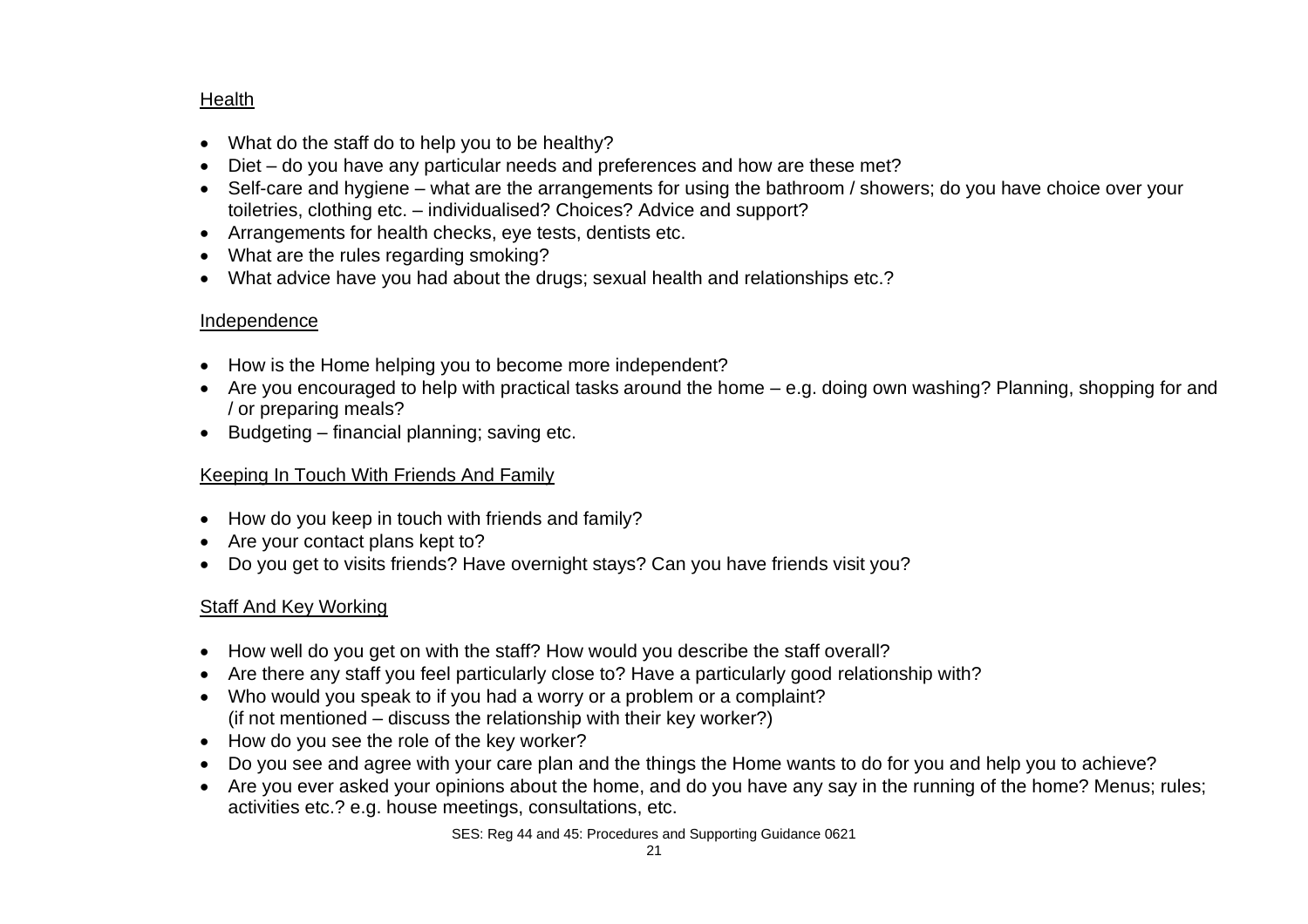# 4.3.2 Interviews With Parents/Relatives/Carers

- Are you happy with your child's / young person's placement?
- Is your child / young person happy / safe at the home?
- In what ways do you feel your child / young person is doing well / not so well since living at the home?
- Is there good communication between you and the home? Are you kept informed of your child's progress and any significant issues / events?

#### 4.3.3 Interviews With Staff

- What do you like about working at the home?
- How would you describe the quality of care the home provides?
- Do you feel the home is keeping all its children/ young people safe?
- Do you feel the home is meeting the individual needs of all its children and young people?
- For each child can you give an example of progress / improved outcome they have made since living here?
- Are there any aspects of the care that you feel needs to improve for any child/ young person?
- Is there regular communication between the management and the care staff?
- Do you receive regular supervision, support and the training you need to do the job well?
- Have any young people made complaints / allegations about staff or other adult? If so what about? How were they dealt with? Explore Outcomes and impact.....
- Explore knowledge and understanding of bullying procedures any issues? How dealt with?
- Explore knowledge and understanding of behaviour management use of rewards and sanctions? Examples? Are they used fairly? Are they trained in physical restraint?
- Explore knowledge and understanding of key worker role / care planning / young people's involvement in their plans and reviews etc
- For children with disability explore how well the home is resourced to meet needs? Any specialist training they have had in accordance with the home's statement of purpose?

#### 4.3.4 Interviews With Professionals/Visitors

- What is your observation / experience of the care the home provides?
- Are you happy with the young person's placement (placing authority)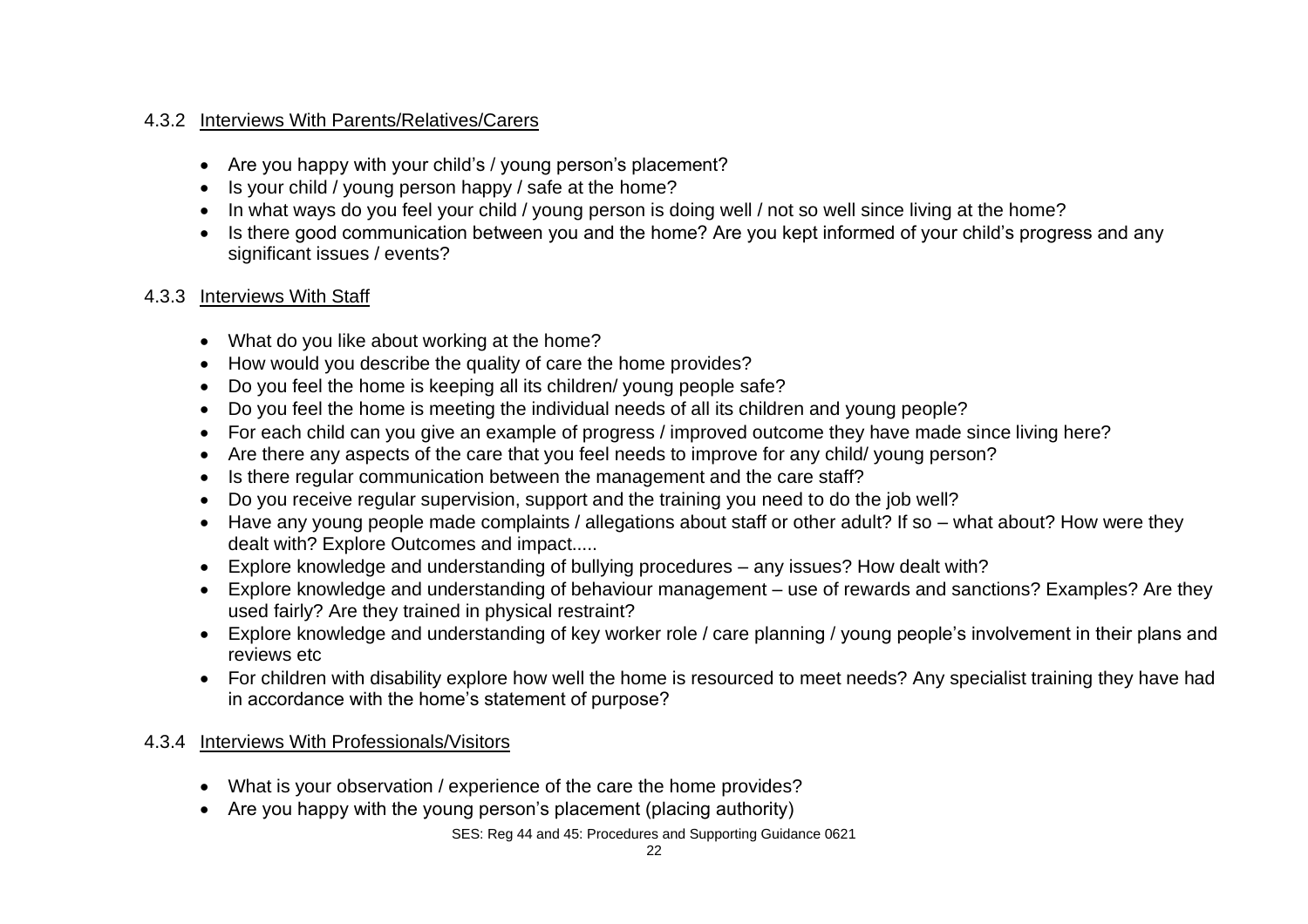- Is there good communication between you and the home?
- What in your experience does the home do particularly well? And what might it improve if anything?

#### 4.3.5 Physical Condition Of The Home

The building, its location and environment, the condition of the furniture and decoration, the use made of the rooms and the personal space available for individual children can affect the whole atmosphere of a home.

These factors also send a powerful message to children and others of the value that those responsible place upon the children they care for.

The physical environment will have an effect upon the self-esteem of the children living here and will have consequences for their development and behaviour.

It may give a different view of the home if one or two of the children or young people are prepared to show you around. This is also a good way of getting a view of the home from the resident's viewpoint and gives an opportunity to talk privately with the child or young person.

Particular questions to consider are:

- Is heating and lighting within the home adequate?
- What is the state of furniture and furnishings?
- Are there any signs of being a home rather than an institution such as flowers, plants, and photographs?
- Are lavatories, washbasins, baths and showers in good condition and provided in sufficient number? Are they clean?
- Can residents choose between taking a bath or shower?
- Do locks work to provide privacy?
- Is the kitchen, as much like an ordinary domestic kitchen as possible?
- Are residents, with supervision if appropriate, able to use it to make snacks, or prepare drinks or meals?
- Does each child have either a lockable space for personal possessions or a key to their own bedroom door?
- Have individual children personalised their own space with posters, photos or pictures?
- Is there a welcoming area where they can entertain visitors with some privacy?
- Is there a telephone that they can use in private?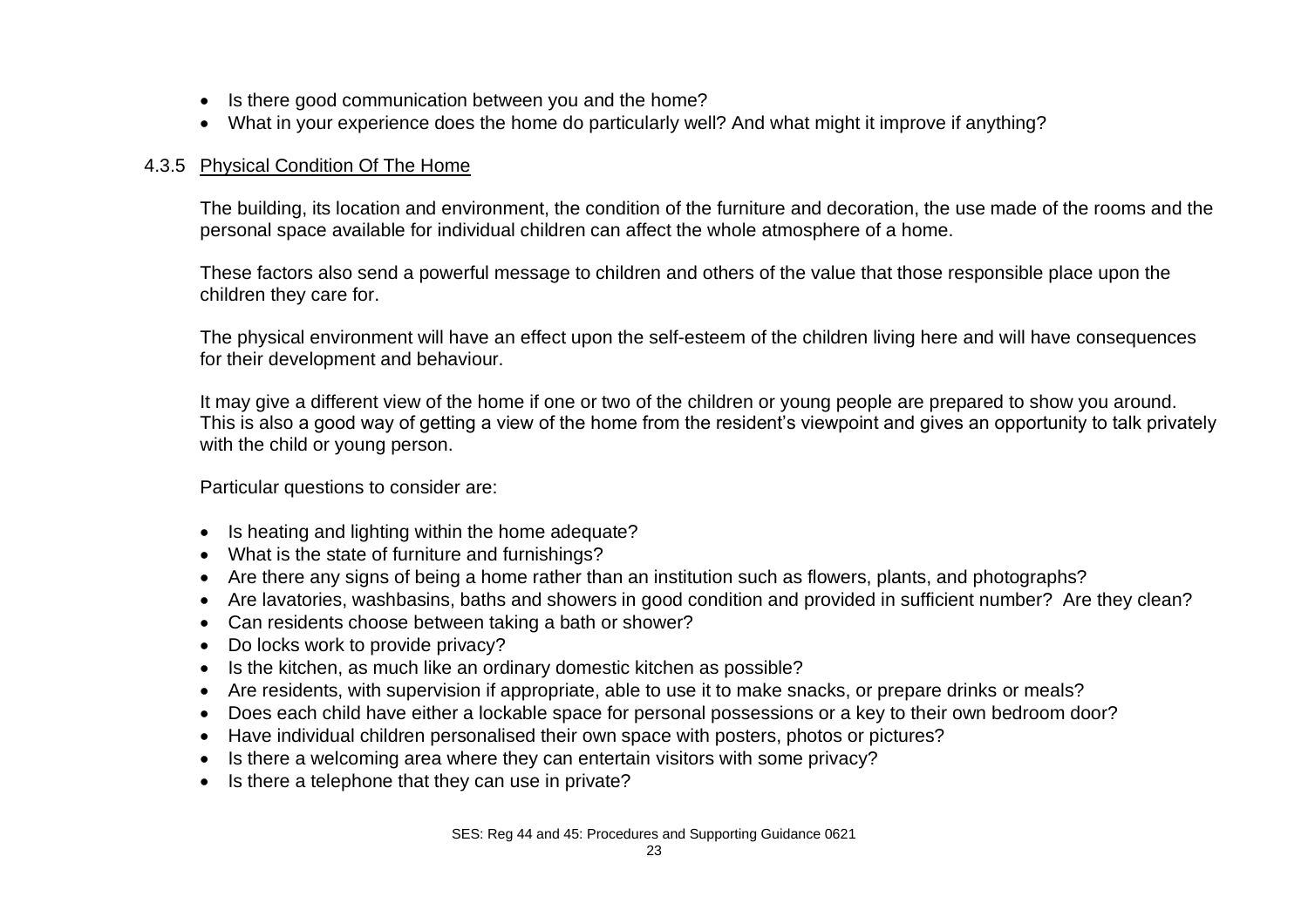- Does access to and movement through the building allow people with disabilities, whether children, staff or visitors to use the building easily?
- Are the gardens reasonably tidy?
- Are any tools, machinery and garden chemicals locked away when not in use?
- Do the children use the garden, for play, exercise, growing their own plants or vegetables?

The report should identify:

- Any damage or outstanding repairs
- Any unsafe equipment that needs replacing or repairing
- Progress with the Asset Management Plan (Premises)

The report should comment on the general standards of accommodation, the furniture and fittings and the level of homeliness provided. A distinction needs to be drawn between issues that need to be addressed over a longer period or have implications for the capital programme and those that should be resolved more speedily.

# 4.4 RECORD CHECKS

#### 4.4.1 Behaviour Management Records

The reparations and sanction record, and restraint record must be inspected on every visit.

These records should provide the visitor with a picture of what has been happening in the home for individual children and the group as a whole since the previous Regulation 44 visit. Look out for such issues as the number of absences without authority, trouble with neighbours, incidents between children and young people in the home etc.

Look for evidence that the records of disciplinary measures or the use of restraints are regularly monitored by managers, and that their comments upon the appropriateness of such actions are recorded.

Track a sanction through the home's daily log or incident book to try to understand the circumstances that led to the sanction. Does the sanction appear fair and appropriate in the light of the recorded incident?

Similarly, read the circumstances leading up to the use of restraint on a child and consider if it was necessary and appropriate.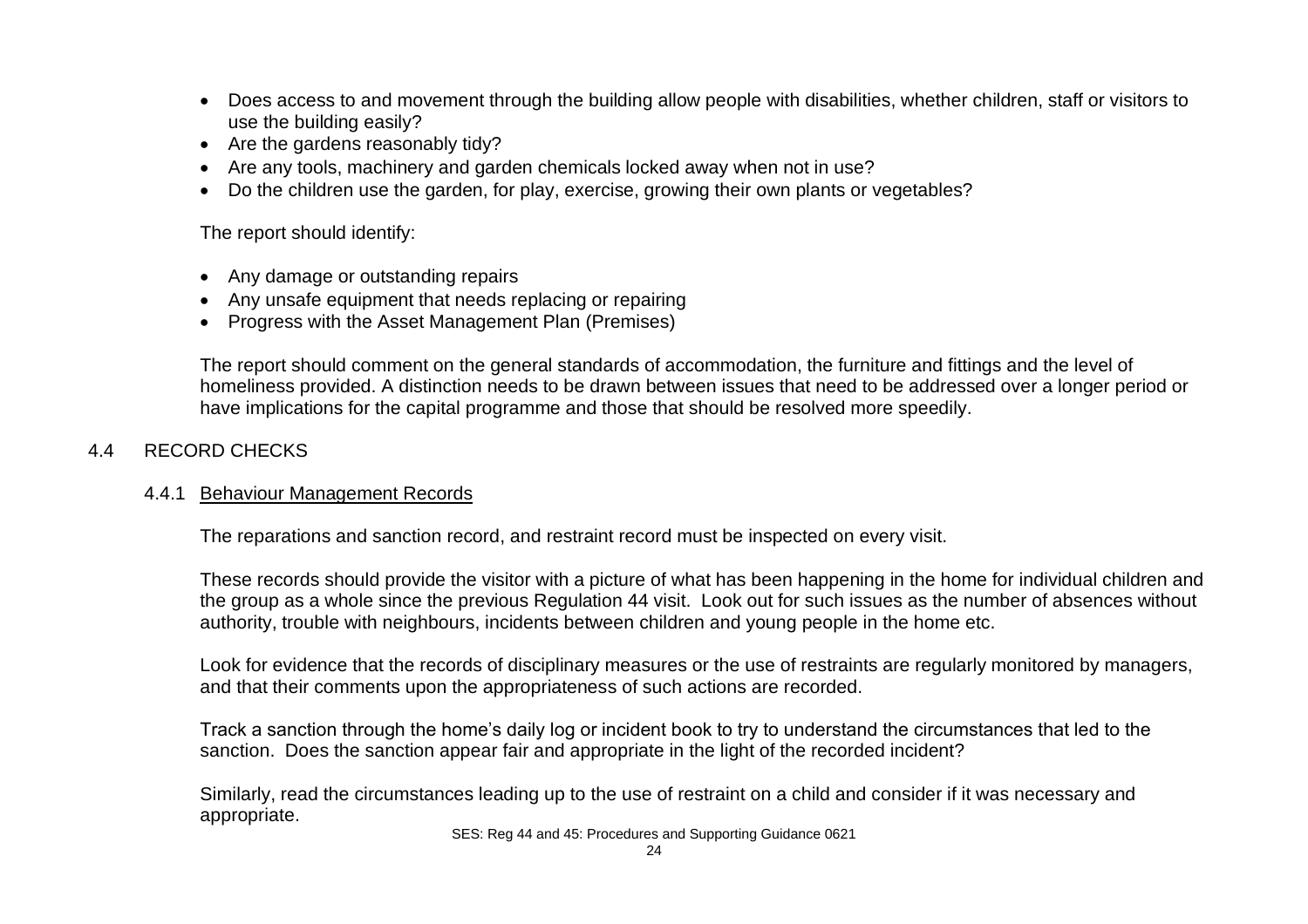Visitors should be able to consult the positive behaviour plans when looking at the appropriateness of a sanction or intervention with a particular resident.

#### 4.4.2 Complaints Records

If the home has an open environment where children and young people feel free to express their opinions and staff take seriously what they say, most issues can be raised and dealt with without the need to use the formal stages of the complaint system.

However, there are times when the child needs to make a complaint and see that it is responded to in a fair and just way.

Particular questions to consider are:

- Does every resident have a leaflet explaining how to make a complaint?
- Ask children and young people if the complaints procedure has been explained to them verbally.
- Do the children all have telephone numbers and addresses of people organisations that they can contact for help and advice?
- Do children have access to a telephone, which they can use without being overheard by other children or staff?
- Do they have a phone card or similar to enable them to use the phone?
- Are parents always informed in writing of the complaints procedure?
- Ask how any recent complaints have been resolved. If possible, speak to the child or young person involved to get their view of the response they received.
- Does the home record the compliments it receives as well as the complaints?
- Ask children whom they would talk to if they were unhappy or worried.
- Ask children if they feel 'safe' in the home.

# 4.4.3 Children's Files And Care Plans

The Children's Homes Regulations require that the responsible authority should arrange that an individual case record be maintained in each children's home on each child in the home.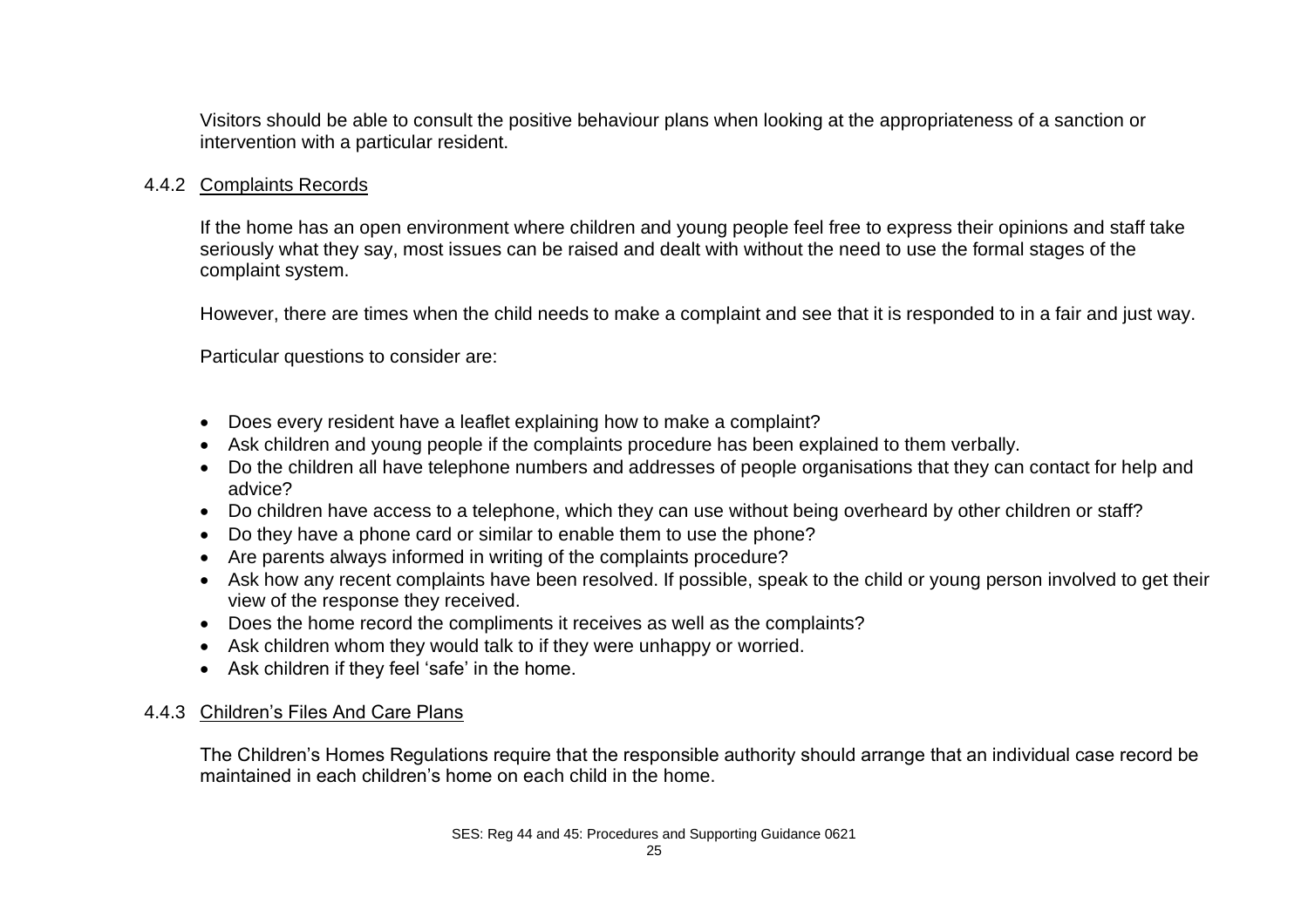The case record in the children's home is particularly important because it contains information about a time of their lives when family relationships are under pressure and may need to take the place of memories and knowledge that are usually held within the family.

The file should be able to contain certificates, photographs, school reports and other important papers.

The case record can be significant and positive feature of the child's life. The visitor might want to look at a file if an issue is raised when speaking to residents or staff.

Particular questions to consider are:

- Are the files kept in a secure and locked cabinet?
- Are written entries legible and signed and dated clearly?
- Is the information factual, accurate and clear?
- Is fact separated from opinion?
- Are stigmatising terms avoided?
- Do they contain up to date copies of the Looked After Children forms for each child?
- Is there a copy of the last review meeting?
- How do staff encourage children and young people to participate in their review meeting in whatever way they feel most able?
- Are they aware of the existence of their case file?
- How do they have access to it and contribute to the record if they wish?
- Does the home have a record of where the files have been transferred to when they leave the home?

# 4.5 DAILY LIFE

# 4.5.1 Food and Mealtimes

Food is a basic need and can also be an expression of nurture and care. Meals, which consist of enjoyable food eaten in a companionable atmosphere, contribute to a child's sense of being cared for physically and emotionally.

Particular questions to consider are: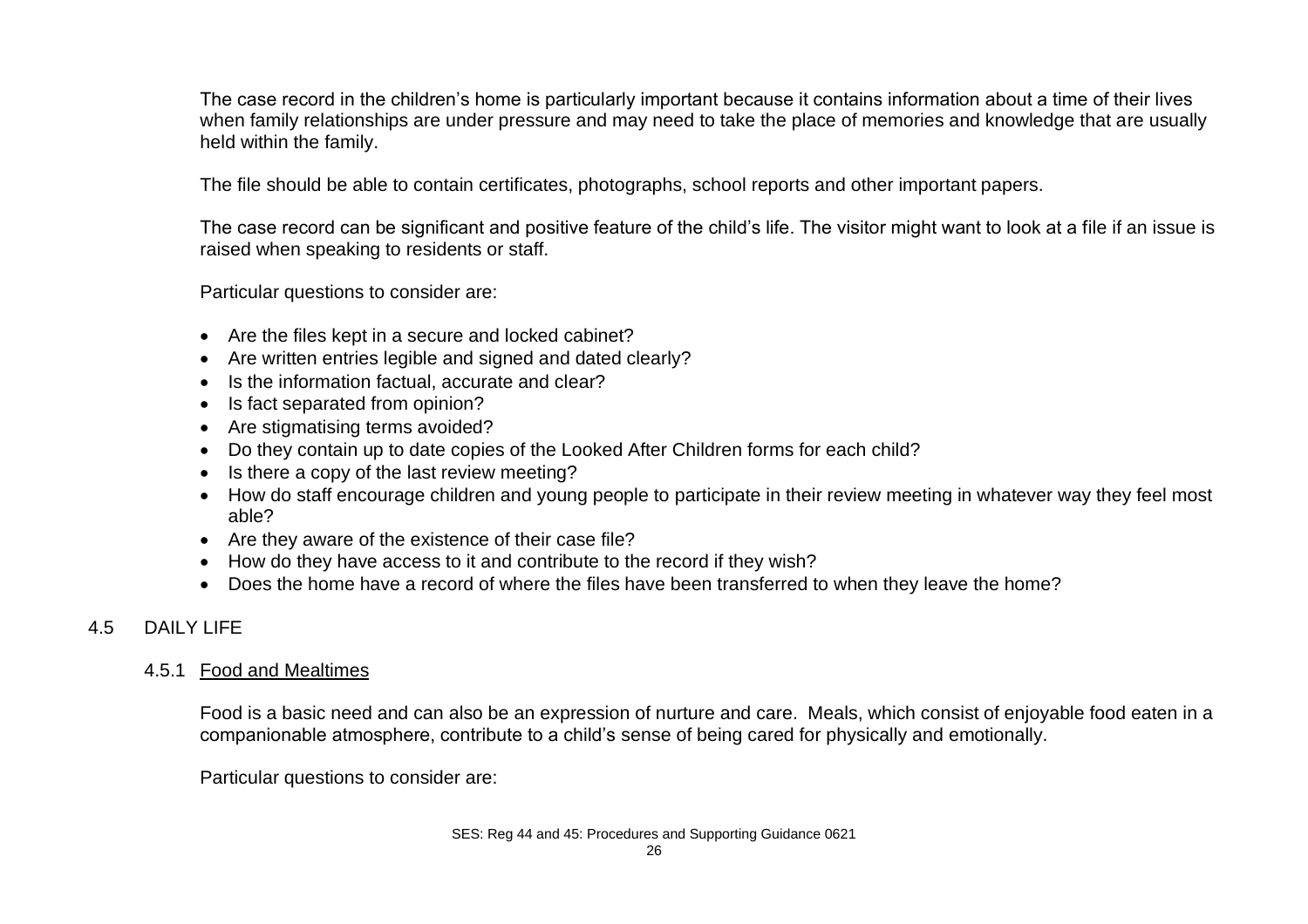- Do the children and young people like the food?
- Look at the menu book. Do the meals reflect a varied and balanced diet?
- How are children and young people involved in planning the menus?
- How are they offered a choice of food and not required to eat what they do not want?
- How are different diets whether for religious, cultural or medical reasons provided without unnecessarily singling anyone out?
- Do staff and residents eat together?
- Are meals sometimes used to mark special occasions such as birthdays, achievements, festivals or surprises?
- Do the children and young people sometimes share in the preparation of food or snacks?
- Are there age appropriate cookery books available?
- Is it possible for family or friends to stay for a meal?
- Is food, including fruit, always available as in most people's homes?
- Do children and young people sometimes take part in food shopping?

#### 4.5.2 Arrangements for Contact with Family and Friends

Children living away from home need to have contact with the people who are important to them – parents, brothers and sisters, relatives and friends. Supporting children's important relationships helps to maintain their sense of stability and continuity and helps them feel valued.

Particular questions to consider are:

- What are the arrangements for looking after visitors?
- Is there a private room to entertain visitors?
- Are drinks and/or snacks made available?
- Are parents helped with fares or other necessary expenses to visit?
- How do residents keep in touch with home? Is it easy for them to telephone home?

#### 4.5.3 Clothing and Personal Items

Shopping is an intrinsic part of everyday life and should be a normal experience for children and young people. Shopping provides them with an opportunity to make choices and to start to understand about money and budgeting.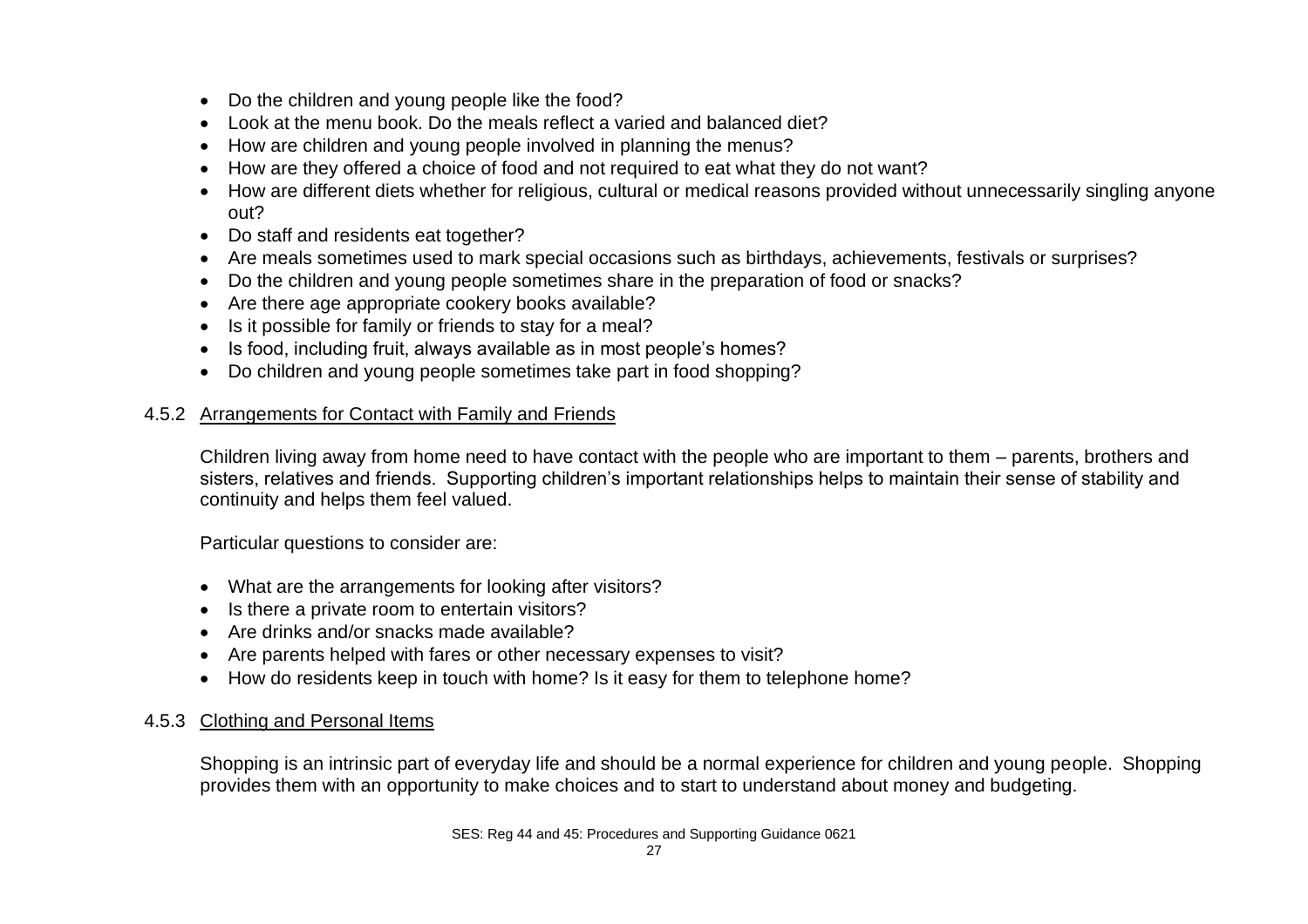Department of Health guidance states that there is no place generally for bulk buying or special purchasing arrangements of clothing or personal items in children's homes.

Particular questions to consider are:

- What are the arrangements for buying clothes?
- Do staff accompany younger children to buy clothes?
- Are staff aware of the religious, cultural or racial background which may affect choice of clothing or other personal items?
- Are children and young people able to spend their pocket money as they choose? If they choose unwisely, how is that dealt with?
- Are the young women in the home able to keep a sufficient supply of sanitary protection of their choice so that they do not need to request it continually, or ask for it from male members of staff?

#### 4.5.4 Community Relations

The Visitor should discuss with staff the relationship between the home and the local community including immediate neighbours; links with local community groups (including participation on local committees); and use of local facilities. There should be discussion too of links with local schools and the local police, including contact made with the Police Liaison Officer.

Particular attention should be given to:

- Any incidents that have occurred or complaints that have been received and action taken
- Any activities undertaken in the local community, for example fundraising or voluntary work.

This may overlap with information recorded elsewhere in the report

#### 4.5.5 Recreational Activities

Particular questions to consider are: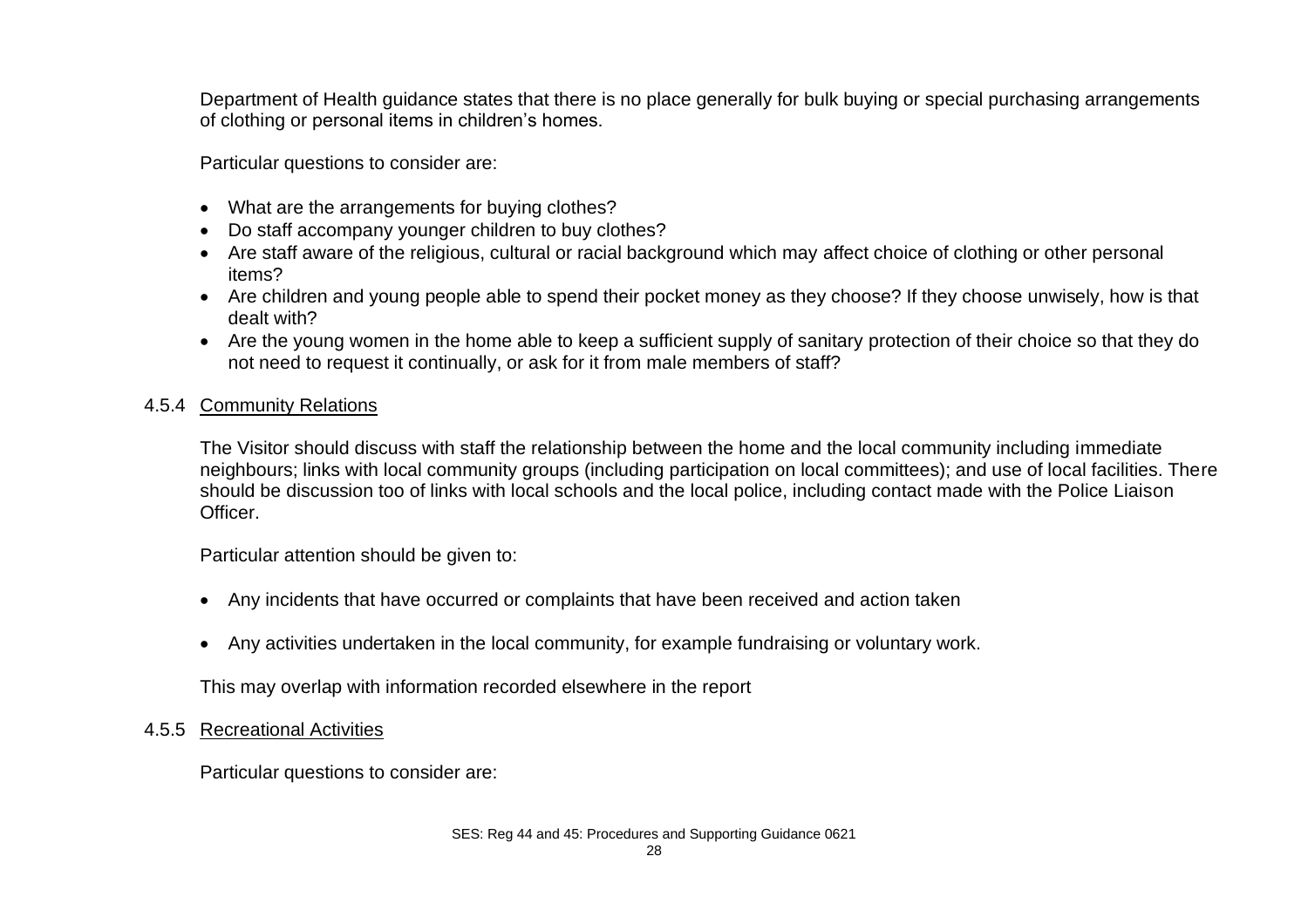- What range of activities are available to children both within and outside the home?
- Does the range of activities on offer reflect the gender, age and ethnic balance of the home?
- Do staff participate in activities with the children?
- What arrangements are made for individuals to pursue interests and to reach their potential in activities?
- How do children get involved with life in the local community?

#### 4.5.6 Arrangements For Religious Observance

The Children's Homes Regulations 2001 requires that each child should, as far as practicable, have an opportunity to attend such religious services and receive such instruction as is appropriate to the religious persuasion to which the child belongs. The child must also be provided with facilities for religious observance such as special diets and clothing.

Particular questions to consider are:

- Are enquiries made into the religious and cultural background of every child and young person as part of planning the admission?
- Is this information recorded on the case file?
- Can staff tell you the religious and cultural backgrounds of the residents?
- What steps are currently being taken to allow children and young people to practise their religion in a manner appropriate to their age?

#### 4.5.7 The Voice of the Child

If children feel they have a say in the way the daily life of the home is organised they are more likely to respect the rules and agreements that support the principles of the home.

Particular questions to consider are:

- Are there regular meetings of staff and residents where issues about the everyday life of the home can be discussed?
- When was the last one held and what was discussed?
- In what other ways is the voice of the child heard?
- Can the visitor join a meeting to talk about their role as a Regulation 44 visitor?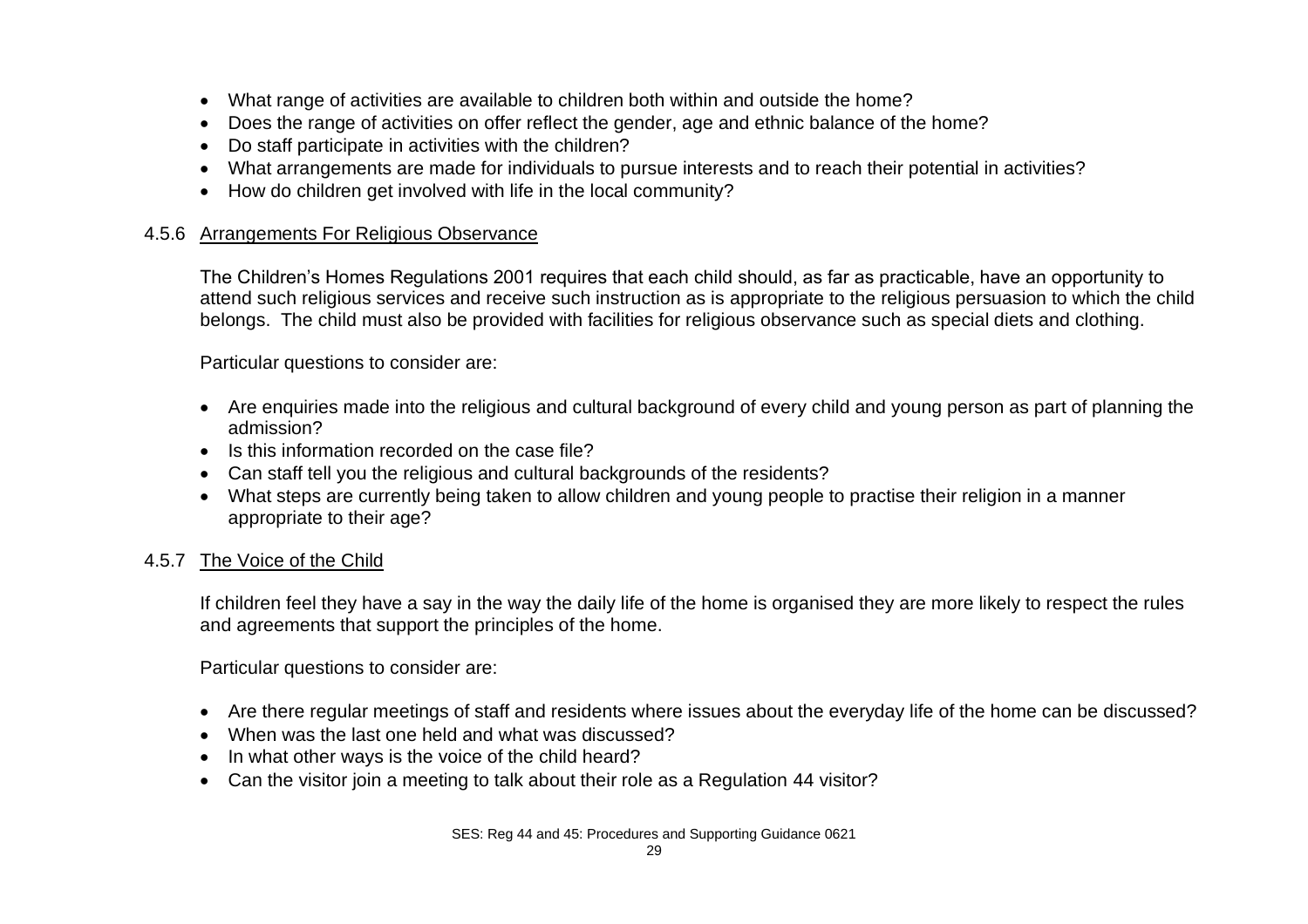# 4.5.8 Safety

The visitor will only need to look at issues concerning safety if it comes up during the visit, as it is already a well inspected and monitored area. Visitors should be aware of the fire safety record book, the health and safety reporting requirements, and the responsibilities vested in the registered manager and the staff to ensure the safety of anyone living or working in the establishment, or visiting.

The visitor should be able to consult the fire record book, the fire safety risk assessment, the building risk assessment, risk assessments relating to individuals and activities, and the health and safety policies and records including incident investigations, if an issue is raised.

In any event, it is good practice to ask staff and residents if they know the evacuation procedures, and when they last took part in a practice drill.

#### 4.5.9 Arrangements for Health Care

The Visitor should ascertain what the arrangements are for young people to access health and medical care, including G.P. services, dental care, hearing and sight tests as well as advice relating, as appropriate, to sexual health and substance use. The report should provide an overview of the level of health care provided and identify any unmet needs that exist.

Monitoring and promoting the health of looked after children is particularly important as changes of careers and possibly doctors, dentists and opticians can lead to gaps in knowledge about the child's health needs and medical history.

Particular questions to consider, depending on issues raised, are:

- How do the staff take a proactive approach to promoting the health of each child and young person?
- Are they all registered with a GP?
- Are statutory medicals taking place within proper timescales?
- When did a particular child or young person last see the dentist and the optician?
- Are all medicines kept in a locked cabinet and a record kept of all medicines administered (including over the counter medicines)?
- Look at the list of medicines administered. Is there any pattern of medicines administered which raises concern?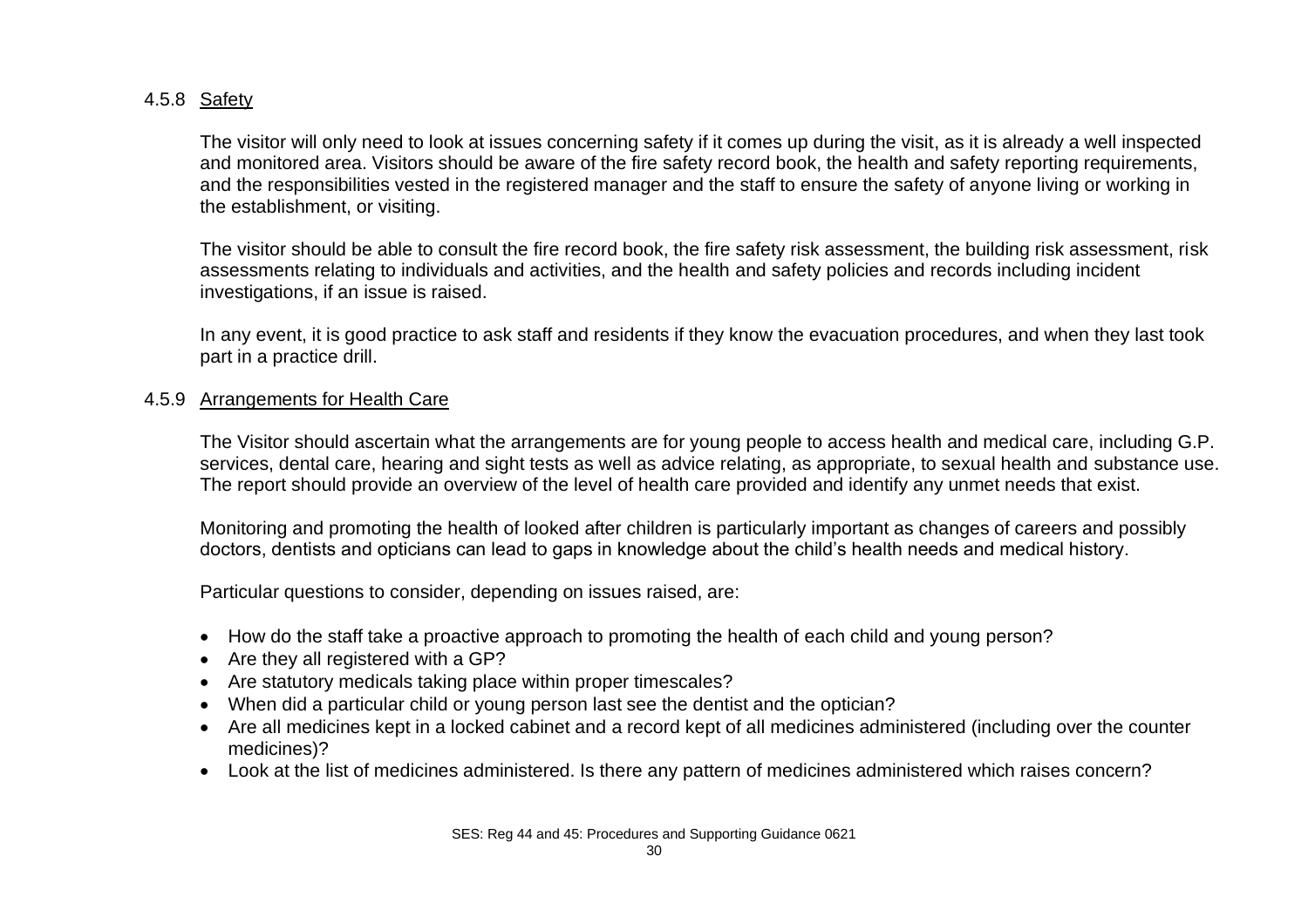- Does each child have a full health record and health care plan kept at the home? Essential Information Parts 1 and 2 and Placement Plan Parts 1 and 2 of the Looking After Children materials will provide a comprehensive record if they have been adequately completed.
- What advice/education about sexual matters, including contraception and safe sex is provided?
- What advice/education about smoking and the use of alcohol and other drugs is provided?
- How is regular exercise promoted as a part of a normal lifestyle?
- What are the arrangements for looking after residents when they are unwell?
- How is emotional health monitored and promoted?
- Are there any links with health professionals outside the home who can offer advice, support or guidance?

#### 4.5.10 Care and Control

Residents in children's homes may be coping with strong emotions of loss, pain and anger as well as the practical difficulties of day to day living. They might also be suffering from attachment disorder, and have probably had traumatic pasts to some extent or another. They need to feel safe and cared for within a structure, which they understand and respect as fair and just.

Homes should have written guidelines for staff regarding behaviour management and use of sanctions and interventions, which visitors can ask to read.

Particular questions to consider are:

- Can staff explain the philosophy and procedures of the home for the care and discipline of the children?
- How is behaviour and control within the home tackled positively and proactively (rather than only as a response to bad behaviour)?
- Are there written procedures on managing bullying within the home?
- Ask a member of staff how a recent incident of bullying was dealt with.
- Ask a child or young person if she/he thinks there is any bullying in the home.
- How are they involved in the decision making about rules and behaviour within the home?
- Ask them if they know what behaviour is unacceptable within the home and what sanctions are used.
- Ask if they feel the rules are fair, and are applied fairly.
- Are staff aware of potential times of tension (e.g. review meeting, returning from a visit home, court hearings) so that they can prepare to defuse the situation?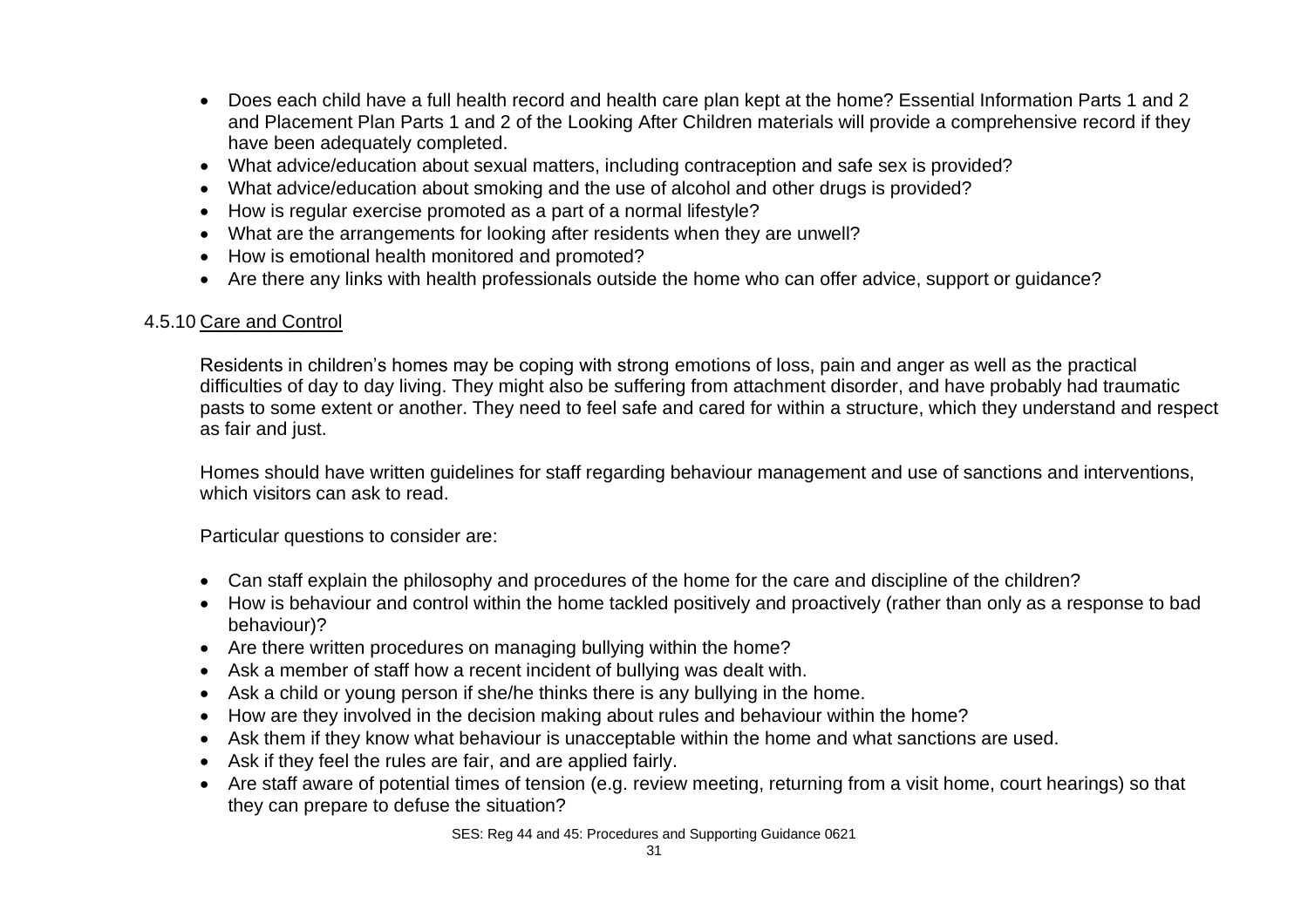- Are all staff clear on prohibited measures that are never acceptable as disciplinary measures? (e.g. corporal punishment, deprivation of food or drink, restriction of contact, requiring a child to wear distinction or inappropriate clothing, the use or withholding of medication, medical or dental treatment, the use of accommodation to physically restrict the liberty of any child, intentional deprivation of sleep, the imposition of fines or intimate physical searches).
- Do the sanctions used fit the quidelines?
- If an issue is raised read the incident report and speak to the child or young person and member of staff involved for their views.
- Note whether anyone who has gone missing without permission from the home, and read the records relating to this incident, including the life space interview taken place on return. Were staff able to ascertain the reason for the incident? Has any plan been put into place to keep the child or young person safe, and help them to regulate their behaviour in more appropriate ways?
- Ask staff and children and young people if they know the procedure that is followed when a child is absent without permission.
- Try to find out whether there are any patterns to individuals or groups running away or failing to return on time. Why has a particular child or young person been missing? Were they running to escape the home or something in the home or were they running to do something or see someone?
- Do staff look for patterns or trends in incidents of children who go missing? Are there any plans in place to manage this behaviour?

#### 4.5.11 The Education of Young People Looked After

Each of our facilities is dual registered as a Residential Special School and as a Children's Home. The company philosophy is one of highly personalised education packages and "no limits" thinking with regard to children's potential.

Looked After Children can be disadvantaged educationally. Changes of carer may have led to changes of school and a disrupted school career. Emotional distress can make concentration on schoolwork difficult and low self-esteem can prevent children achieving their full academic potential.

Low expectations of Looked After Children's educational standards by adults will add to these difficulties.

Staff in our homes are expected to promote confidence and achievement in learning and can help with the transition to further study or employment.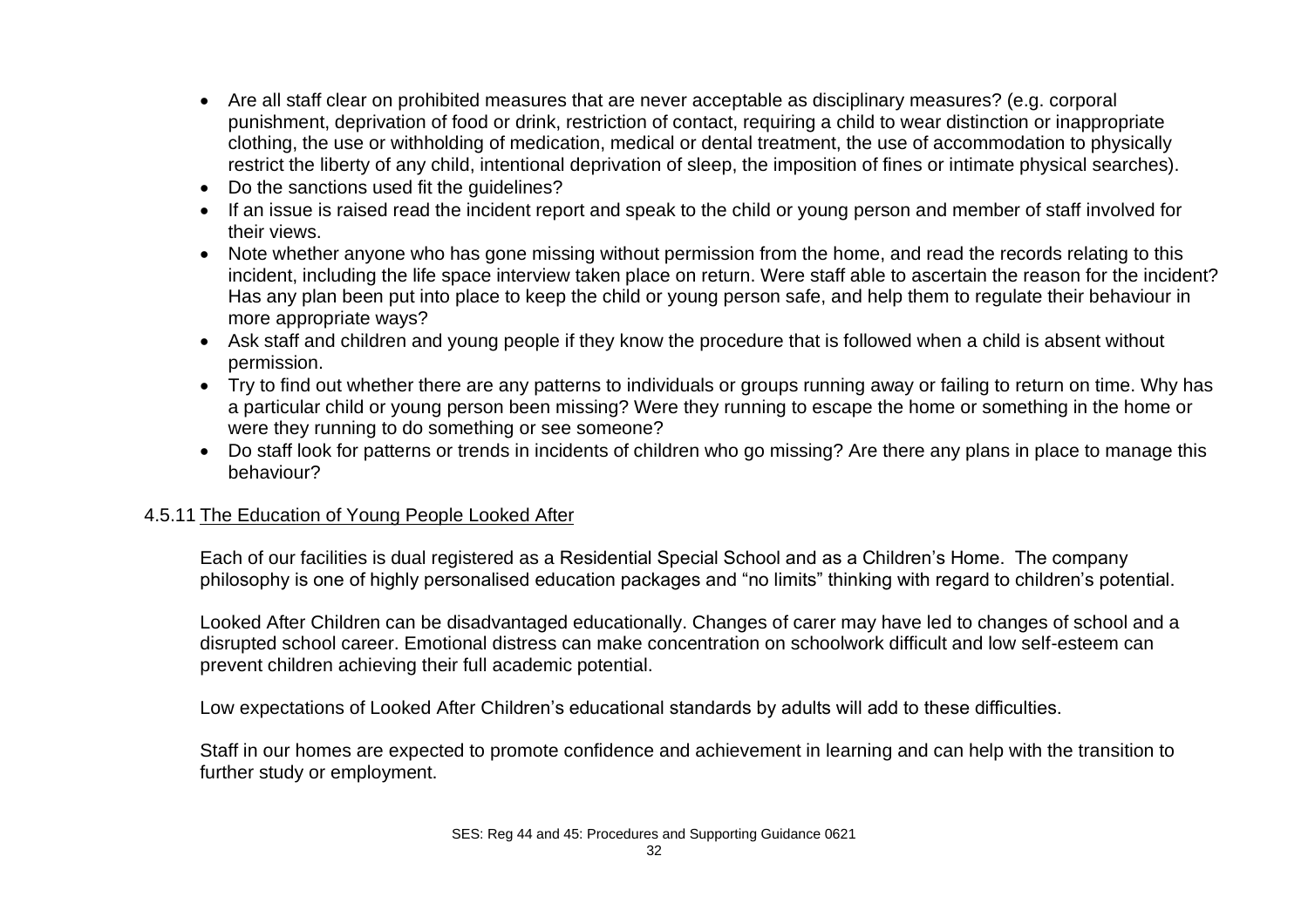Particular questions to consider are:

- Is the company philosophy promoted in practice?
- If a child or young person is not attending school for any reason, what arrangements have been made to ensure the child receives some continuity of education?
- What practical arrangements are made for private study and homework?
- Is there evidence of staff arranging resources and trips out to support course or school work?
- How is achievement in learning encouraged and rewarded in the home?
- Are there books and reading materials freely available within the home?
- Are children and young people encouraged to use the library?
- What links do key workers have with the Learning Centre?
- Do staff attend open evenings and other functions if parents cannot do so?
- Are young people encouraged to go on to further education?
- Do staff explore ideas about what individuals would like to do when they leave school well before they reach school leaving age?
- How do they help them to gain information about a wide range of education, training or work opportunities?
- How do staff help children who attend work experience?
- What practical arrangements are made to ensure they arrive at work experience on time and appropriately dressed?

# 4.5.12 Preparation for Leaving

Children and young people may leave the home to live with their families, to join a foster or adoptive family or to go into semi or fully independent living arrangements. However much the child or young person welcomes the move, it will be a significant change for them and will usually cause anxiety. Staff at the home can support them by preparing them for the move as much as possible and being available after the move to offer advice or more practical help to them and their carers.

- Do staff and residents know the home's policy relating to preparation for leaving?
- How are children and young people helped to gain practical skills while living in the home (e.g. shopping, budgeting, filling in benefit or job application forms, using a bank, using public transport, cooking, changing a fuse, registering with a GP)?
- How are parents and/or family members involved in supporting the plan?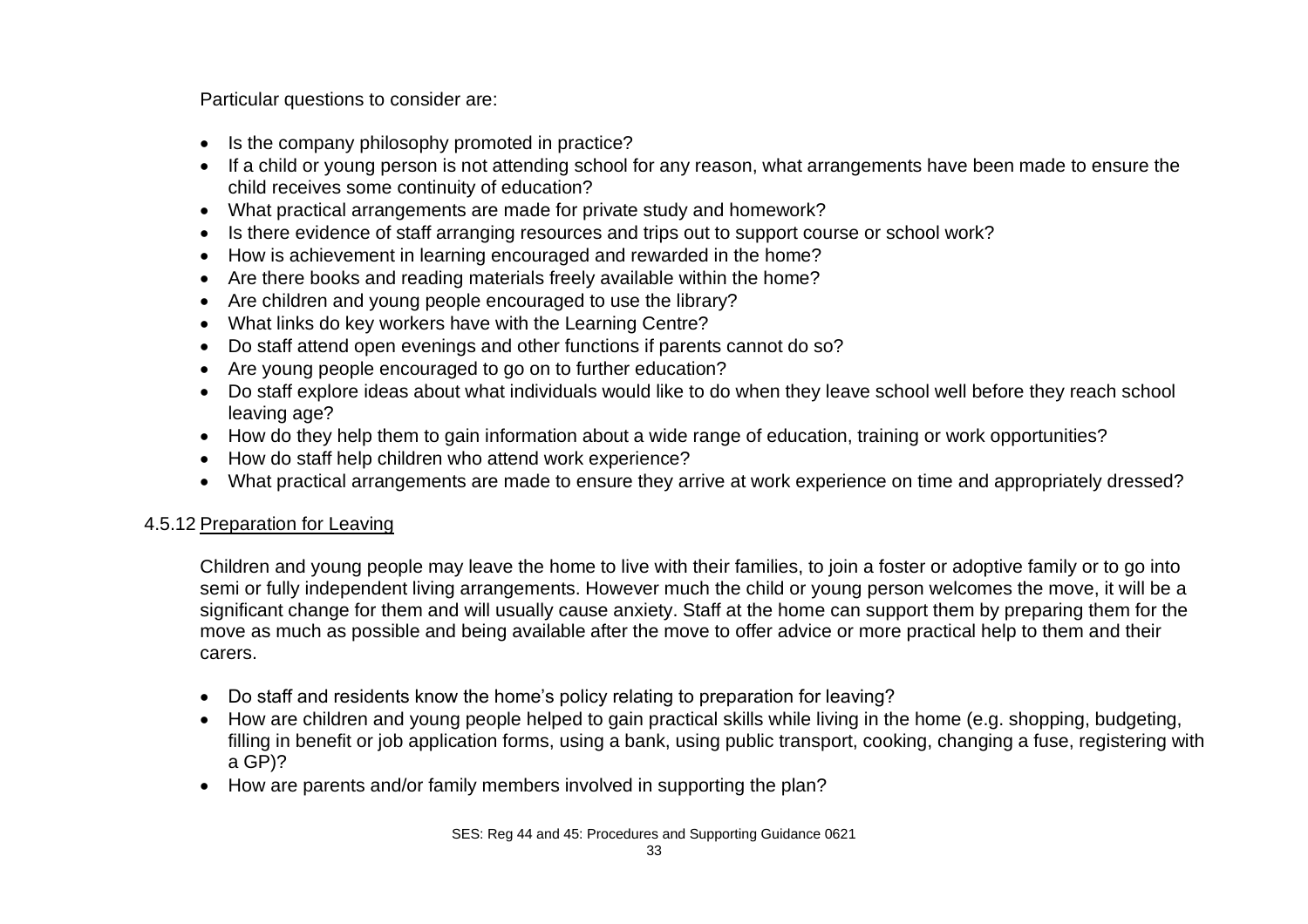- What links does the home have with other relevant agencies such as education, fostering and adoption teams and housing in developing plans for children and young people to move on?
- Are contingency plans made to cope with a breakdown in the plan after the child has left?
- Are children aware of where to go for help and support after leaving the home?
- What support does the home offer after the child has left?

# 4.6 STAFF RECRUITMENT, TRAINING AND SUPPORT

Caring for children is a continuous learning process for parents as well as for people who look after other people's children in a residential setting. Staff need to learn individually and as a group from experience, training and from one another.

Caring for other people's children can require enormous emotional as well as physical energy. It can challenge personal values about families, gender sexuality, race, religion and morality.

In addition to this, children who have been seriously damaged by the adults in their lives may target staff members to express their anger and pain through physical or verbal abuse. Therefore, staff need to understand about attachment disorder, and the issues about caring for traumatised children and young people. Staff need support to deal with the complexity of reactions that these factors cause for them individually and as a group.

Particular questions to consider are:

- Are there regular staff meetings timetabled so that all possible team members are able to attend?
- Ask if you can see the minutes of the last few staff meetings to get an idea of issues discussed and the level of staff attendance.
- Does the team spend time in group supervision?
- Do staff confirm that individual supervision is regular, structured and valued within the home?
- Are issues of performance, conduct, training and safeguarding children from abuse a routine part of supervision sessions? Visitors can ask these questions of staff and supervisors, but should not expect to have access to the contents of individual personal support records.
- Is there evidence of team training days or sessions?
- Does each member of staff have an individual training and development plan?
- Is there an induction pack for new staff? Are relief and agency staff provided with appropriate induction?